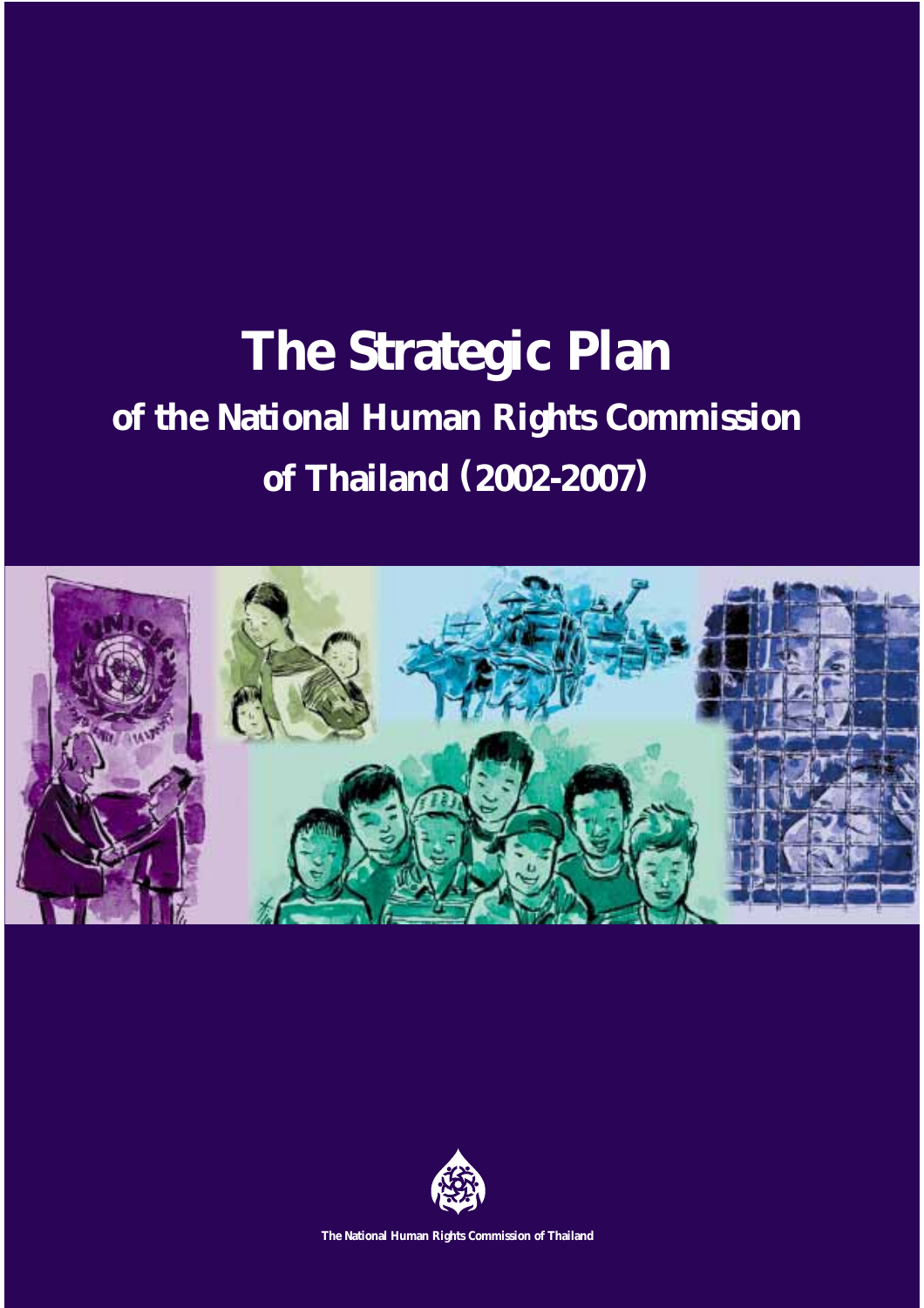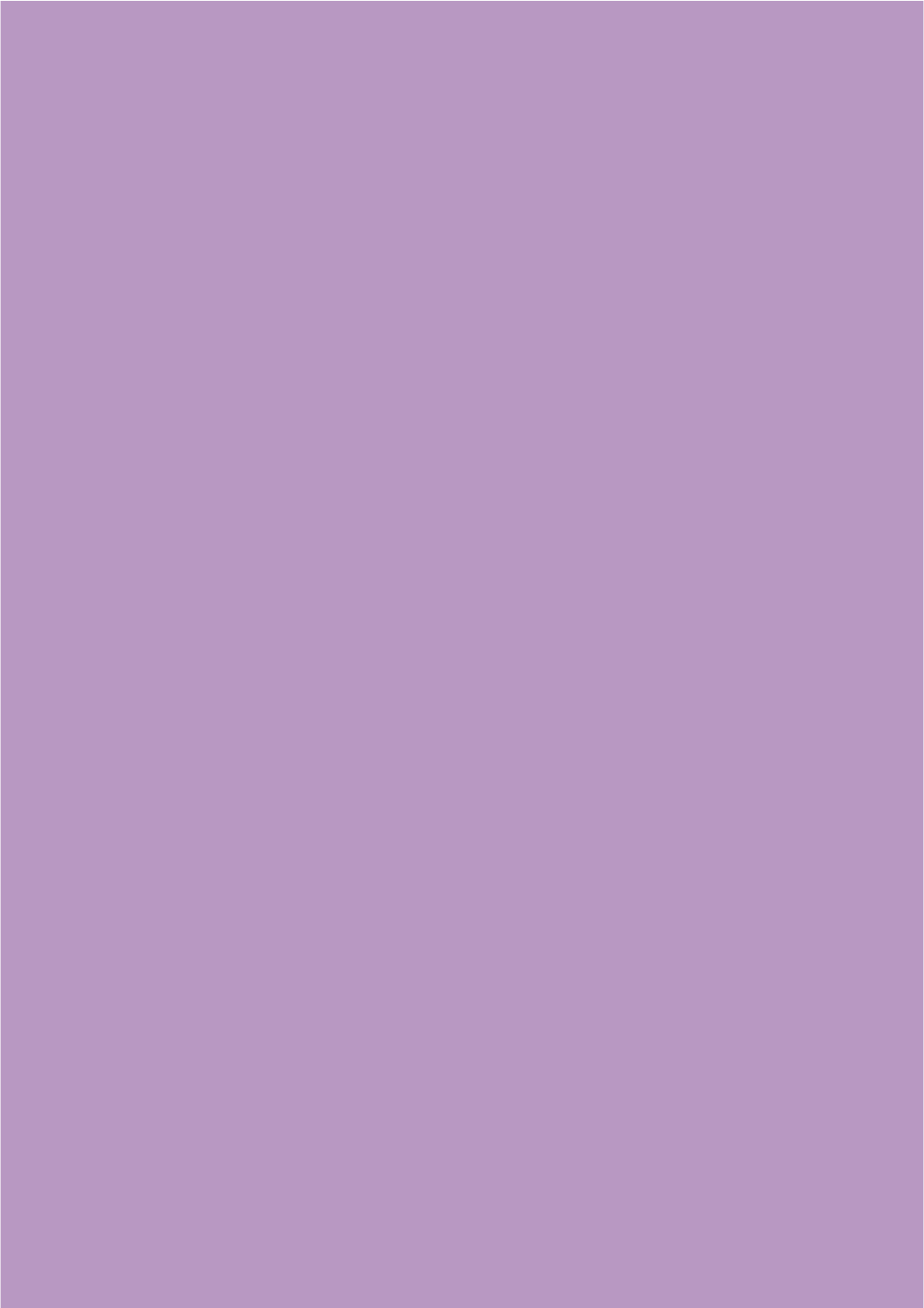# **The Strategic Plan of the National Human Rights Commission of Thailand (2002-2007)**

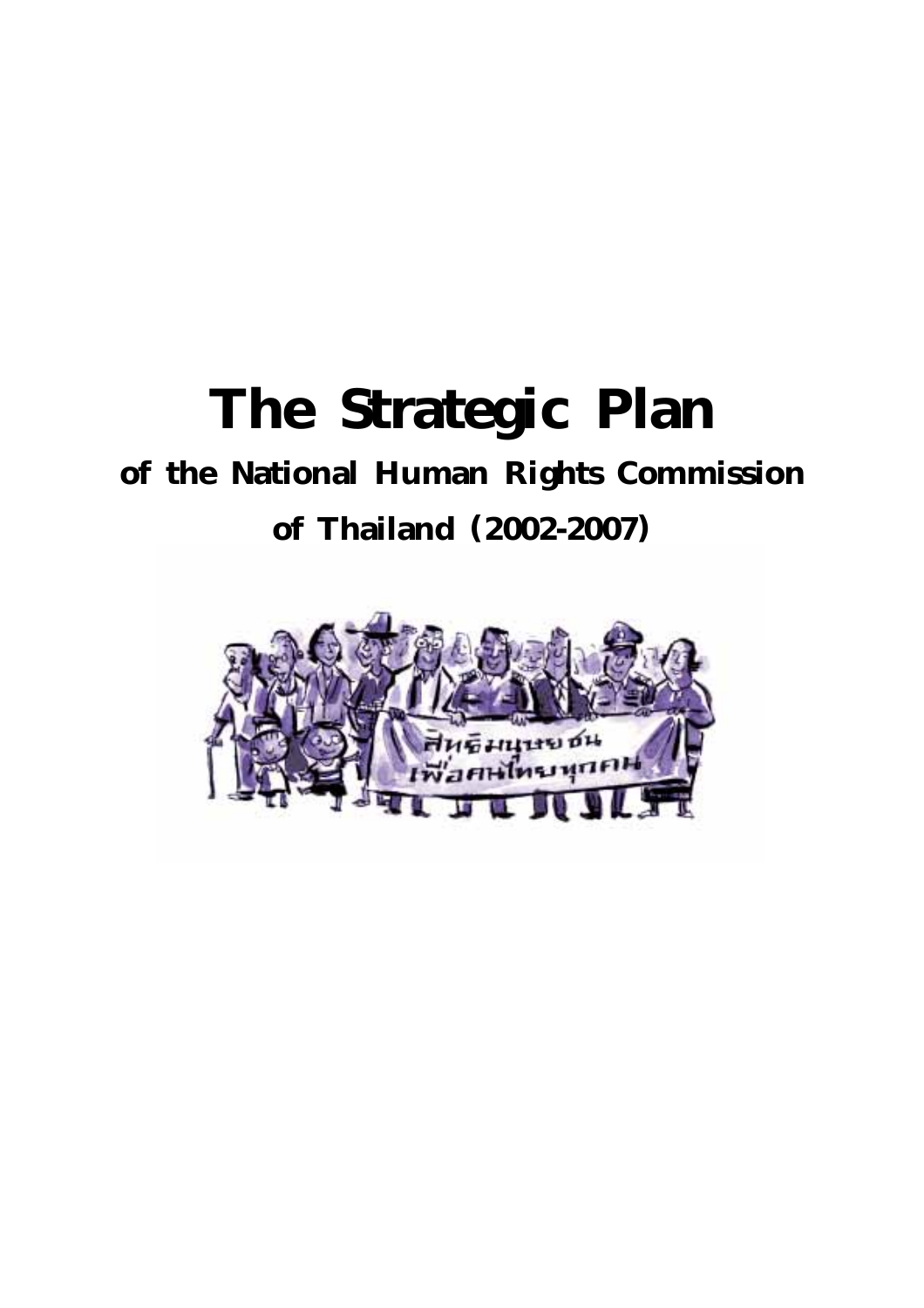| <b>Contents</b>                                                                                                                                                                           |         |                                                                                                                                   |
|-------------------------------------------------------------------------------------------------------------------------------------------------------------------------------------------|---------|-----------------------------------------------------------------------------------------------------------------------------------|
|                                                                                                                                                                                           |         | Part 1: Introduction 5-8                                                                                                          |
|                                                                                                                                                                                           | Part 2: | Human Rights Situations and<br>Challenges 9-16                                                                                    |
| The Strategic Plan<br>of the<br>National Human Rights Commission<br>of Thailand                                                                                                           |         | Part 3: Vision, Mission and Strategic<br>Framework 17-22                                                                          |
| $(2002 - 2007)$                                                                                                                                                                           | Part 4: | Strategic Operation 23-28                                                                                                         |
| ISBN 974-90856-2-0                                                                                                                                                                        | Part 5: | Translation into Actions <b>29-30</b>                                                                                             |
| Illustrated by<br>Denchai Thamthitipong                                                                                                                                                   |         | Part 6: Relation between the Strategic Plan and the<br>National Human Rights Policy and Master<br>91 <i>a</i> n<br>Plan of Action |
| Printed by<br>Office of the<br>National Human Rights Commission<br>422 Phaya Thai Road,<br>Pathum Wan District,<br>Bangkok 10330, Thailand.<br>Tel: (66) 2219-2981<br>Fax: (66) 2219-2940 |         |                                                                                                                                   |

www.nhrc.or.th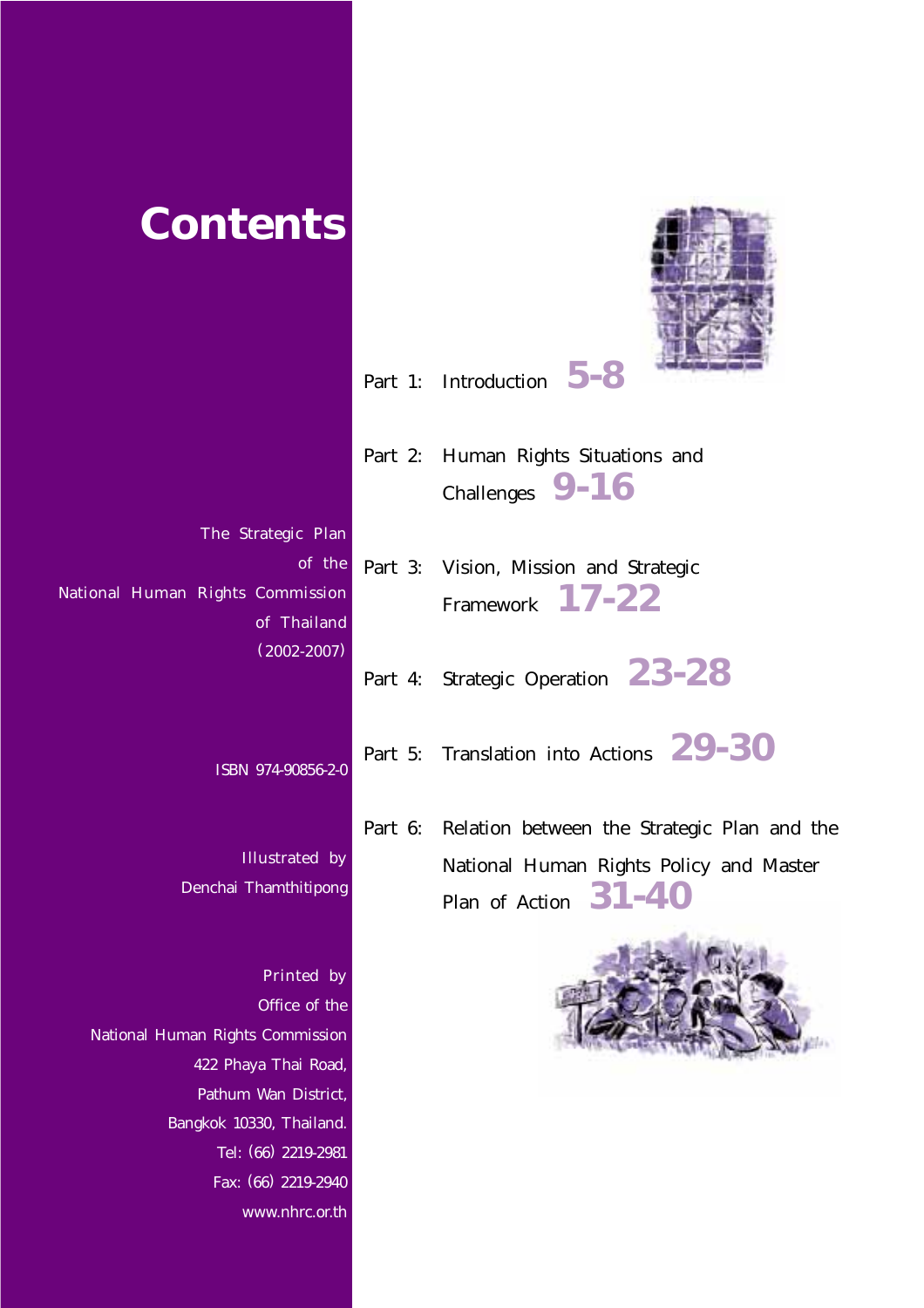# *1* P A R T

○○○○○○○○○○○○○○○○○○○○○○○○○○○○○

# **Introduction**

As a result of social movements for political reform and democracy, a new National Constitution was promulgated in 1997 which guarantees human dignity, all basic rights and fundamental freedoms of people. Under the Constitution, the so-called "independent bodies" such as the Constitutional Court, the Administrative Court, and the National Human Rights Commission (NHRC) were established as mechanisms to ensure the compliance of the Constitutional provisions.

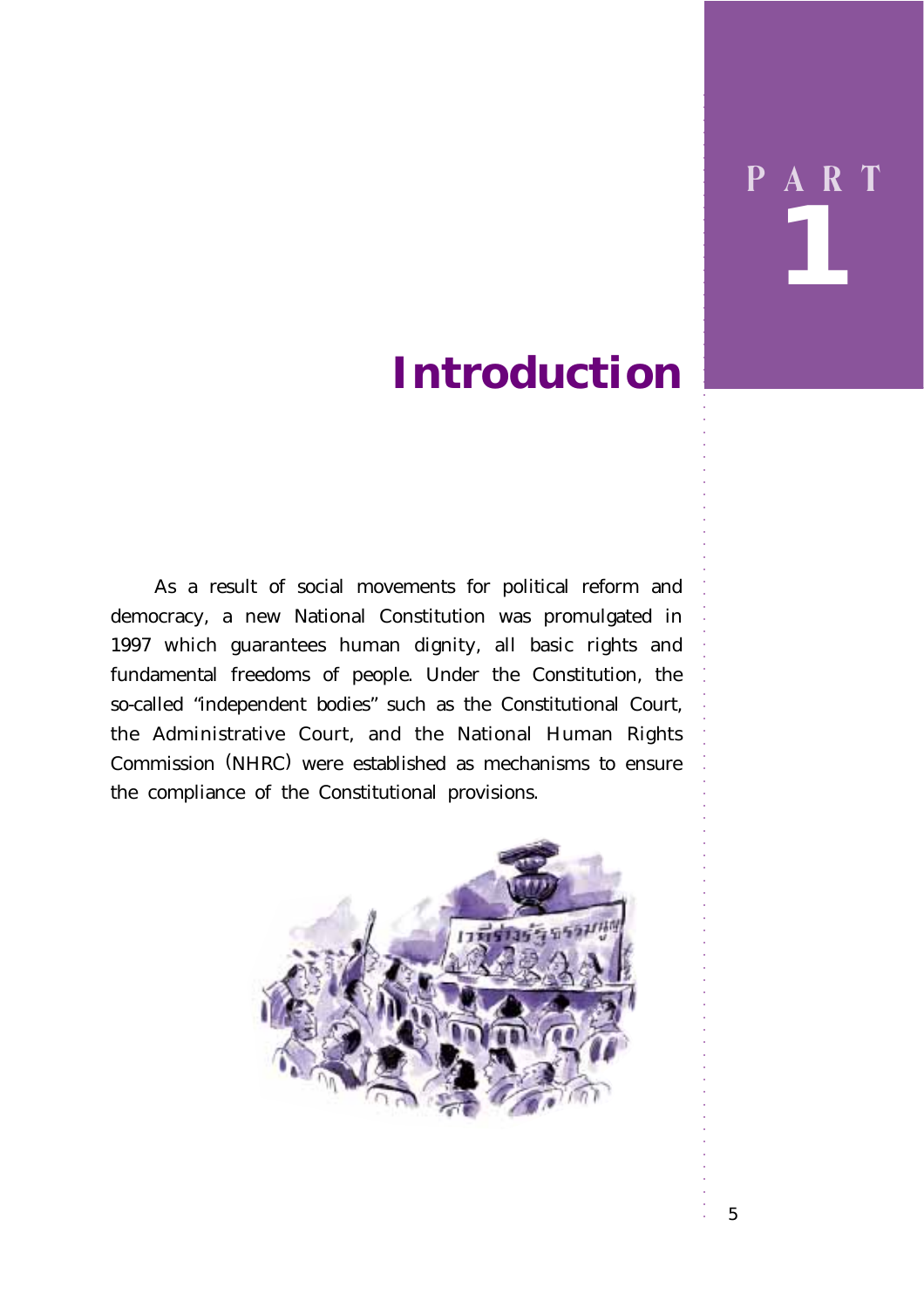

The NHRC was established under Section 199 and 200 of the Constitution with a broad mandate to promote and protect human rights guaranteed by the Constitution, domestic legislation, and other international human rights treaties to which Thailand is a party.

Nevertheless, many issues related to human rights are still regarded sensitive and complicated within the Thai society. When the NHRC was first appointed in July 2001, the Strategic Plan was urgently required to give the framework and directions for its effective functions. The NHRC then appointed a Sub-Commission to develop the Strategic Plan. A series of consultations with experts on human rights and strategic planning were organised, including a two-day brainstorming workshop attended by over 100 participants of human rights related organisations.

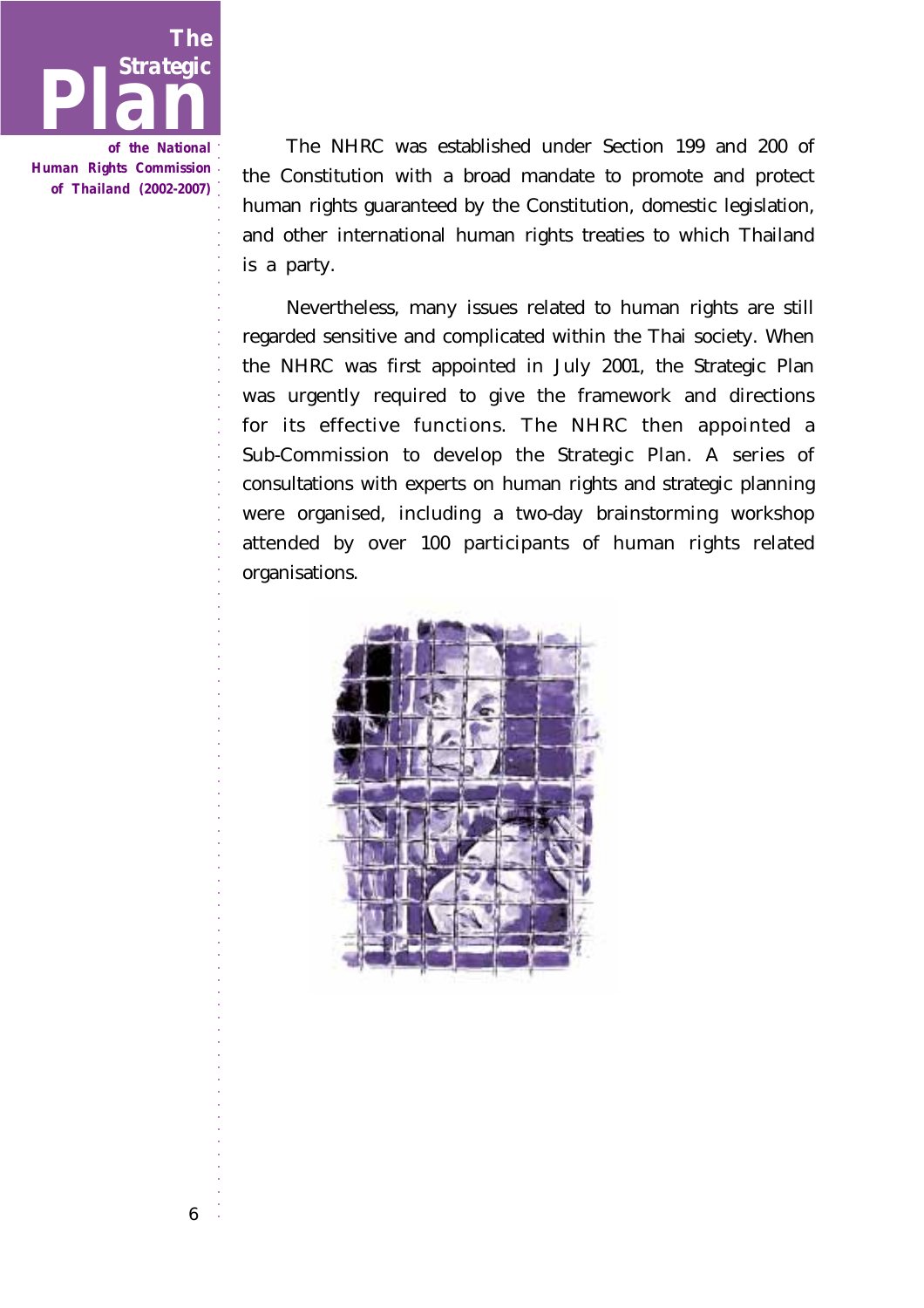**11**<br>Introduction

○○○○○○○○○○○○○○○○○○○○○○○○○○○○○

Their contribution and comments were collated and *Introduction* synthesised in the drafting process, and the NHRC adopted its six-year Strategic Plan (2002-2007) in August 2002.

The Strategic Plan is divided into 6 parts as follows:

*Part 1: Introduction* provides backgrounds and drafting process of the Strategic Plan;

*Part 2: Human rights situations and challenges* provides the overview and assessment of international and domestic human rights situations as well as challenges;

*Part 3: Vision, mission and strategic framework* explains the vision, mission, goals, strategic framework and focus areas of the NHRC during the period of the Plan;

*Part 4: Strategic operation* details operations under the major 8 strategies;

*Part 5: Translation into actions* identifies specific mechanisms to translate the Strategic Plan into actions;

*Part 6: Relation between the Strategic Plan and the National Human Rights Policy and Master Plan of Action* gives the backgrounds and substances of the National Human Rights Policy and Master Plan of Action (the Master Plan ) which was adopted by the government in October 2000. This part also provides how the NHRC perceives the linkage between its Strategic Plan and the Master Plan, including the Ninth National Economic and Social Development Plan.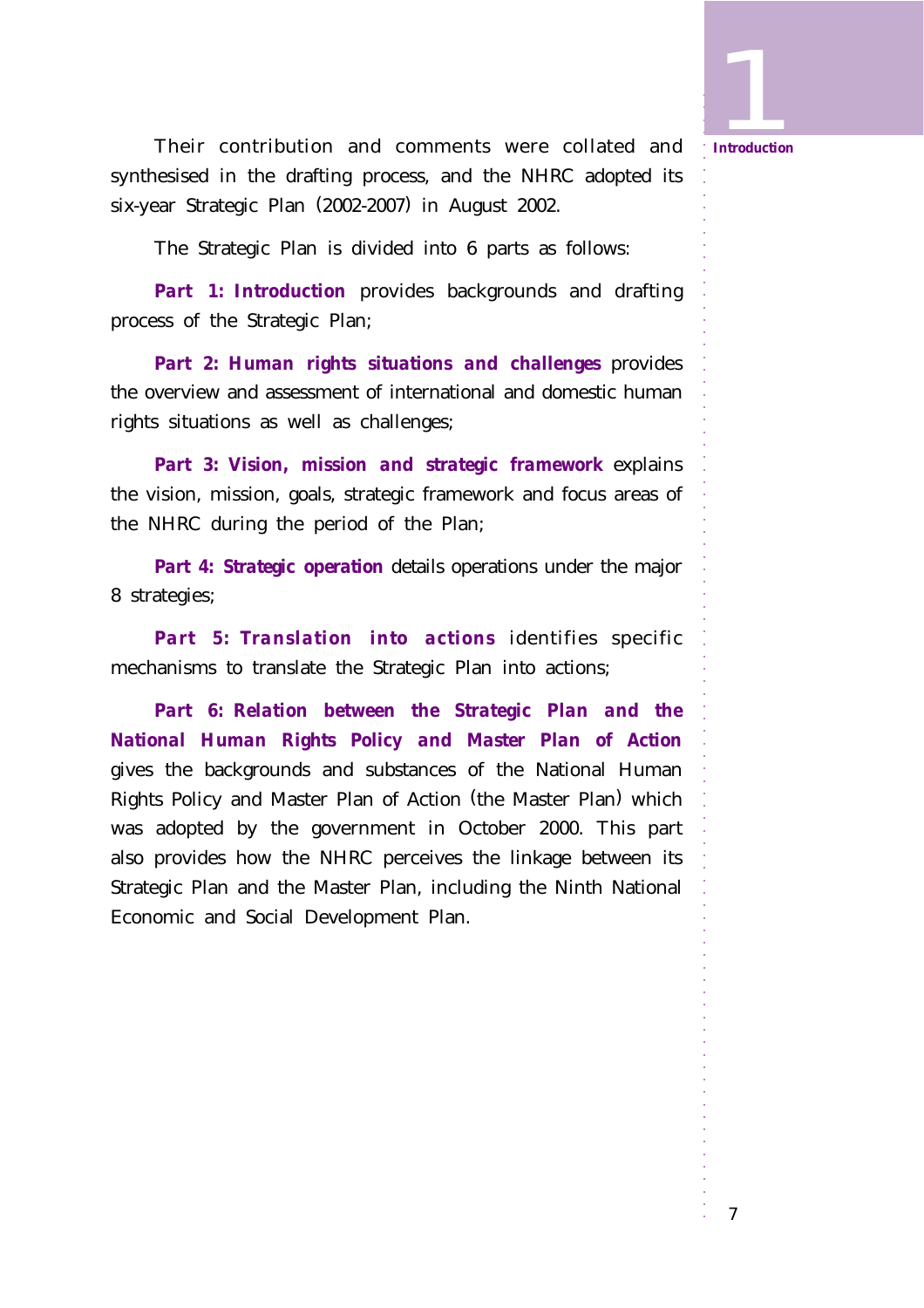

Within the period of the implementation, the Strategic Plan can be periodically reviewed by the NHRC as it deems necessary. In addition, the NHRC appointed a Sub-Commission of independent experts to identify a set of key performance indicators to monitor and evaluate the implementation of the Strategic Plan, and to periodically report the findings to the NHRC. Such mechanism will update the NHRC on its progress and ensure the efficiency and effectiveness of its performances.

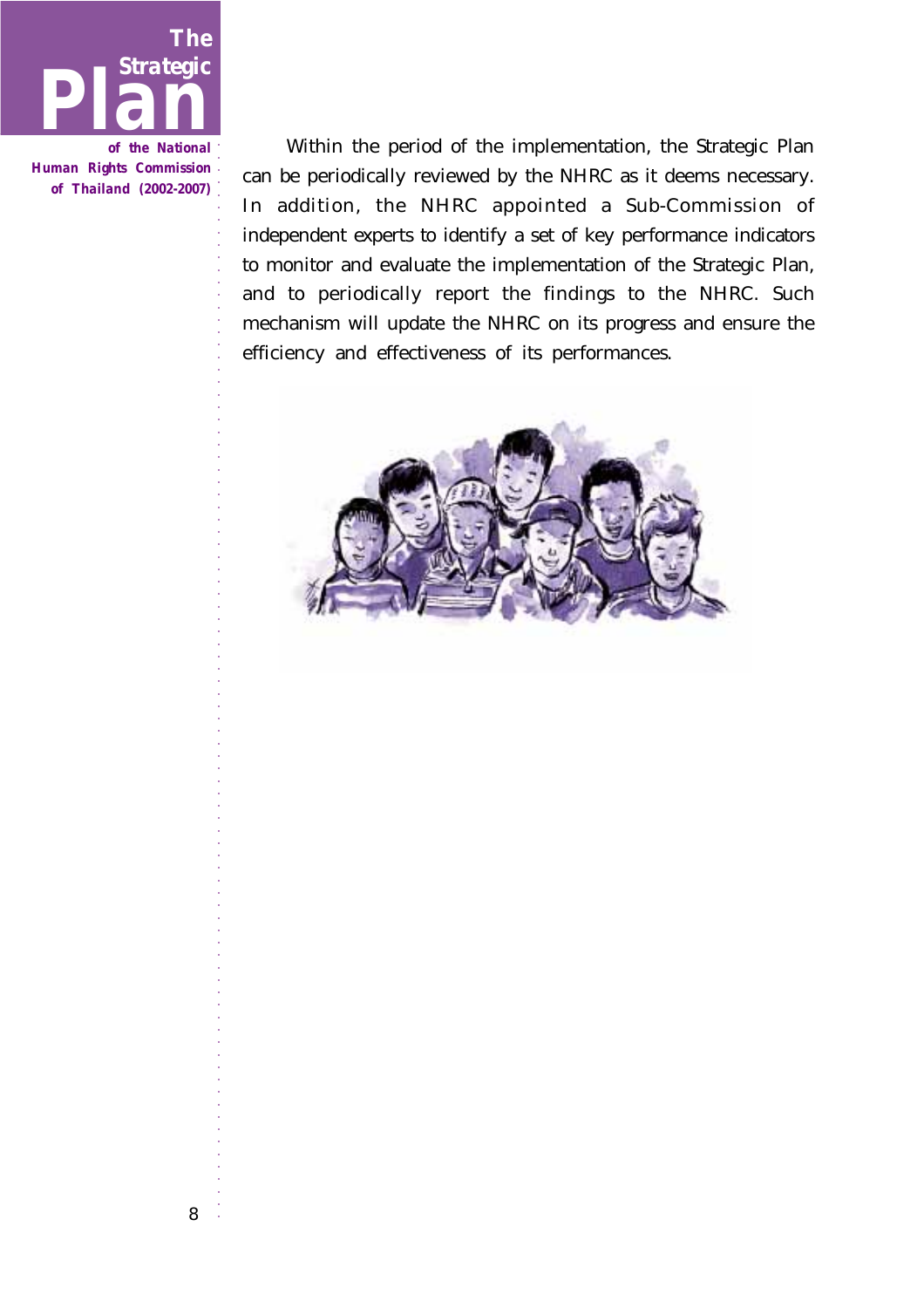# 2 P A R T

○○○○○○○○○○○○○○○○○○○○○○○○○○○○○

# **Human Rights Situations and Challenges**

# **1. An overview of the international human rights situation**

At present, human rights and democracy are the subject of global concern. Apart from the State, more actors such as individuals, civil society groups, social and political movements have a greater role to promote and protect human rights in various aspects world-wide.

Since the inception of the United Nations, there has been much progress in international arena. The Commission on Human Rights was then established, followed by the adoption of the 1948 Universal Declaration of Human Rights and a number of international human rights treaties. The appointment of the High Commissioner for Human Rights, and a wide range of international meetings to address the issues concerning human rights have emphasised how the international community attaches more importance to the promotion and protection of human rights.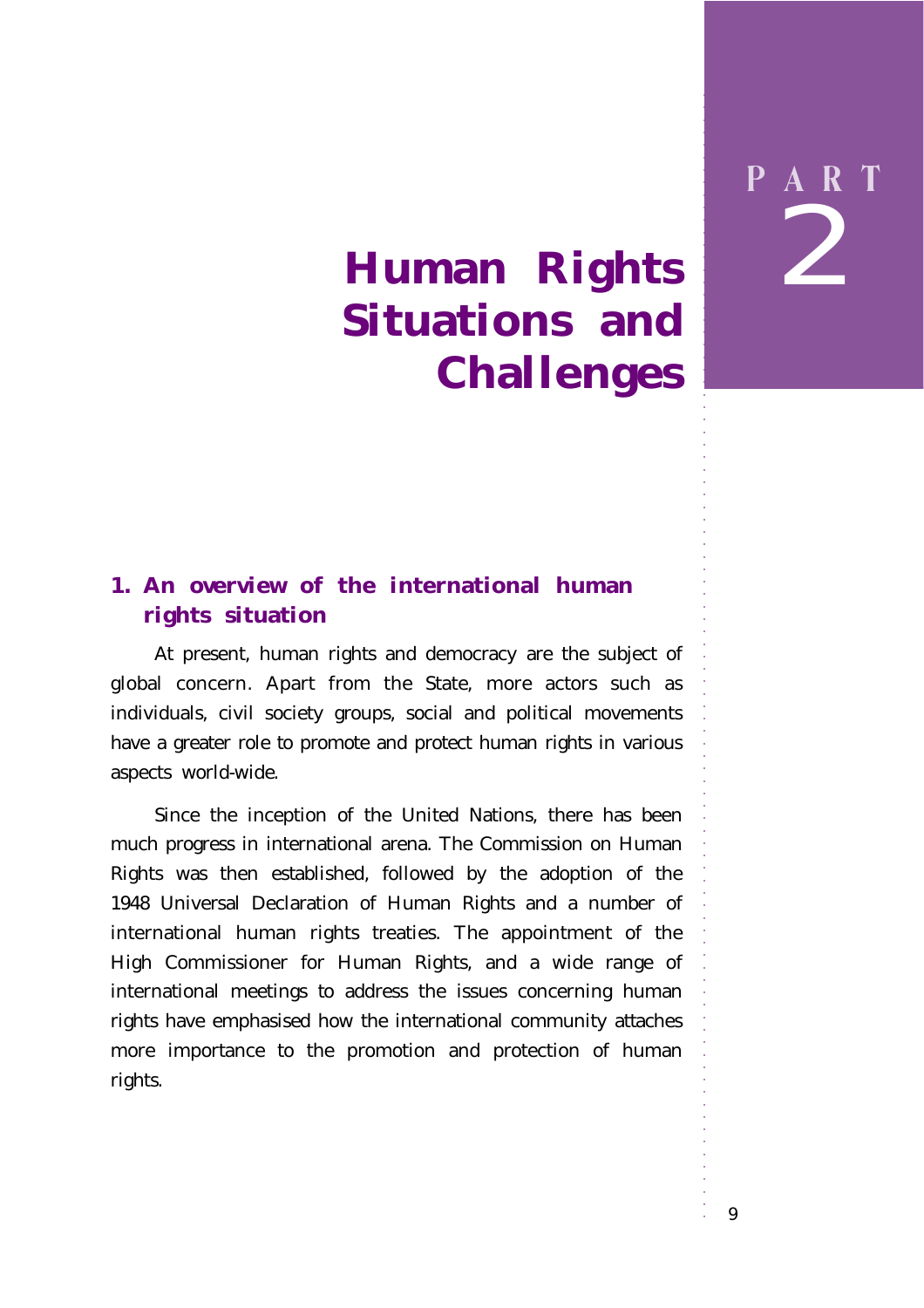

In the Asia-Pacific region, the United Nations has supported the human rights co-operation by organising the annual meetings. Meanwhile, a number of national human rights institutions were established, and the Asia Pacific Forum of National Human Rights Institutions (APF) was formed in 1996 with a purpose to develop co-operation among the national human rights institutions of the region. The initial Members of the Forum are the national institutions of Australia, Fiji, India, Indonesia, Nepal, New Zealand, the Philippines, and Sri Lanka. The national institution of Mongolia was accepted to be its new member, while the newly established Commissions of Malaysia, Republic of Korea, and Thailand are in the process of application to the Forum members.

In addition, the important role of the NGOs in the field of human rights is recognised by the United Nations as *human rights defenders.* However, their life and safety have still been under threats, and some were persecuted due to the works they carried out.

Notwithstanding many positive signs, there are widespread human rights violations as witnessed in many parts of the world. Some of violations include the suppression of people's uprisings, the ethnic conflicts and the incitement of racial hatred, the abuses of vulnerable groups such as children and women who increasingly fall victim to human trafficking. After the "September 11" tragedy, most governments have issued tougher measures to combat against terrorism. The worrying trend is that these measures were likely to violate civil liberties and basic rights in the name of national security and public safety.

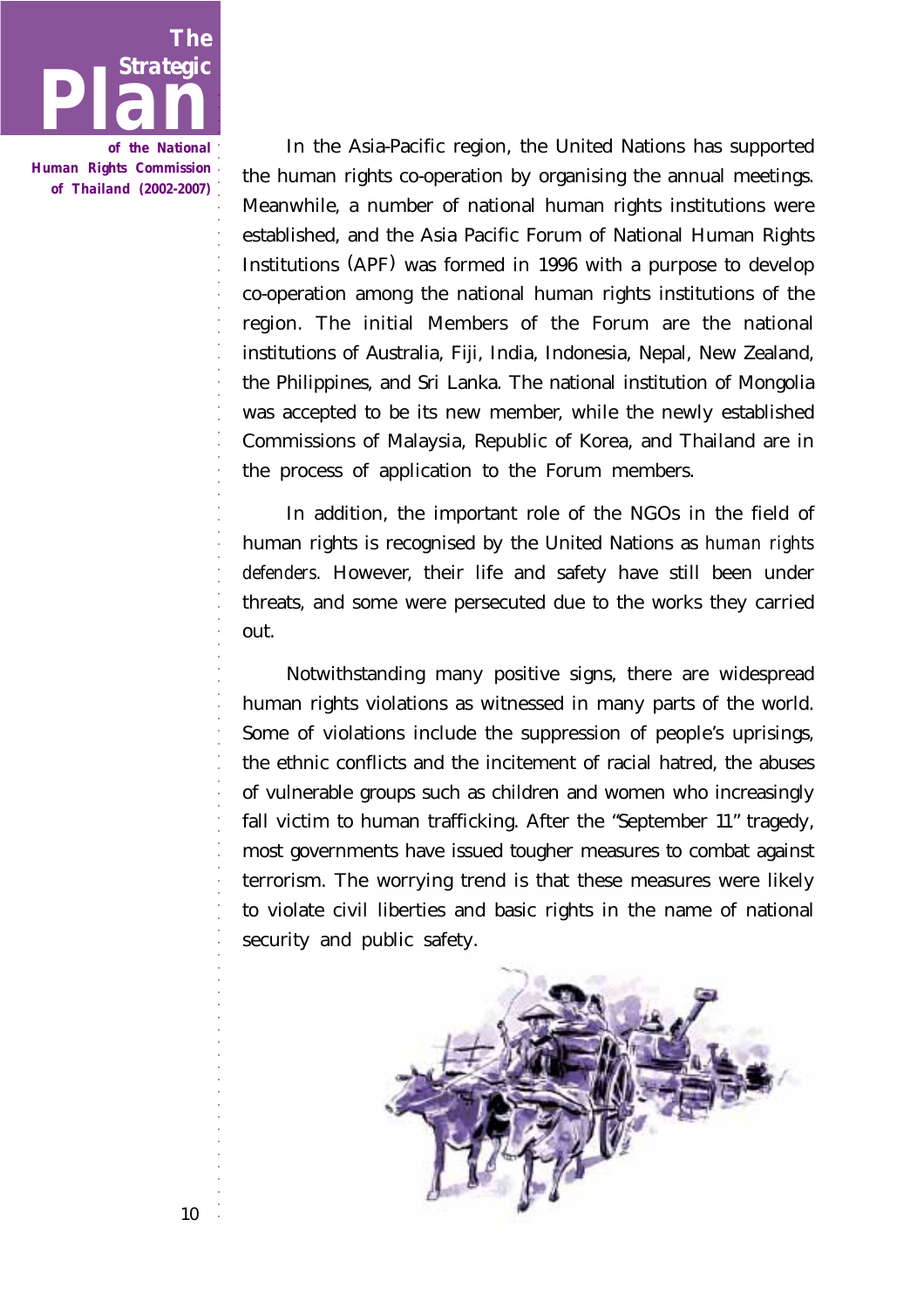The uneven development of economy and technology between developed and developing countries is also widening. It results in the inequitable access to information, knowledge and opportunities to development for poorer people. Moreover, multinational companies have exploited natural resources in developing countries by means of economic liberalisation advocated by developed world and international financial institutions. As a result, the realisation of the right to development is increasingly contentious.

# **2. The domestic human rights situation and challenges**

*2.1 Thailand's obligations under international human rights instruments and challenges*

Thailand was, for the first time, elected a member of the United Nations Commission on Human Rights, and will serve a three-year term between 2001 and 2003. Apart from such special tasks to promote and protect human rights internationally, Thailand has to comply with the obligations under the following international human rights treaties to which it is a party:

1) Convention on the Elimination of All Forms of Discrimination against Women (acceding on 9 August 1985 and entry into force on 8 September 1985) and its Optional Protocol (ratifying on 14 June 2000 and entry into force on 22 December 2000);

2) Convention on the Rights of the Child (acceding on 27 March 1992, entry into force on 26 April 1992);

3) International Covenant on Civil and Political Rights (acceding on 29 October 1996 and entry into force on 29 January 1997);

2 *Human Rights Situations and Challenges*

○○○○○○○○○○○○○○○○○○○○○○○○○○○○○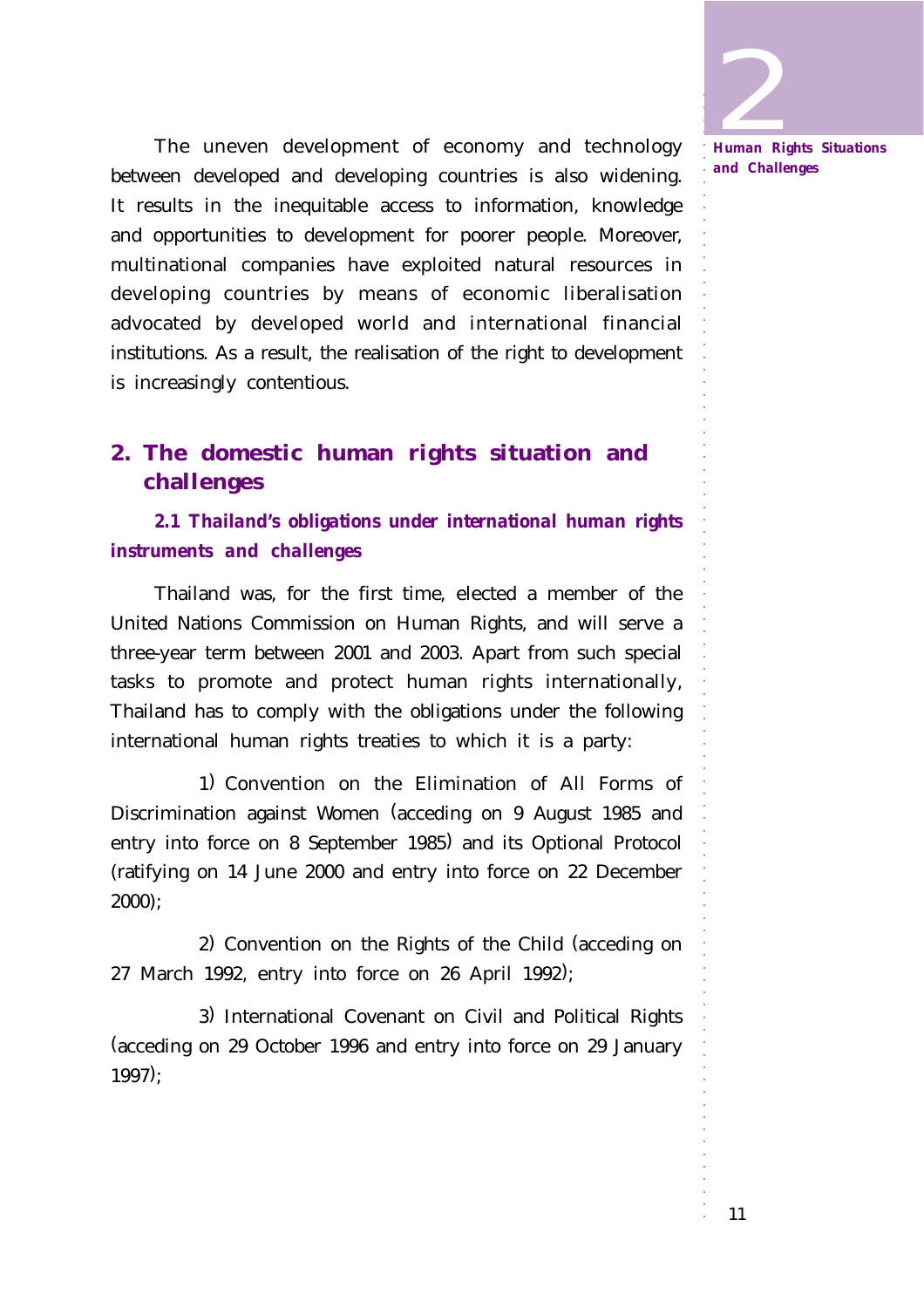

4) International Covenant on Economic, Social and Cultural Rights (acceding on 6 September 1999 and entry into force on 5 December 1999).

The government has, therefore, to ensure that the domestic laws and practices will be in compliance with these international human rights obligations. Another obligation is to submit the initial or periodical reports to each treaty-monitoring Committee on the national implementation and the progress made to advance these rights.

Moreover, Thailand should consider withdrawing some of the reservations made at the time of accession to these instruments, and should consider possibility to become party to more major international human rights instruments. Among these are the International Convention on the Elimination of All Forms of Racial Discrimination, the Convention against Torture and Other Cruel, Inhuman or Degrading Treatment or Punishment, and the International Convention on the Protection of the Rights of All Migrant Workers and Members of Their Families.

### *2.2. Challenges to human rights promotion and protection within the country*

A number of organic laws have yet to be legislated to guarantee the rights as stipulated by the Constitution. Furthermore, several policies and existing laws are still inconsistent with the objectives of the Constitution which require amendments. Meanwhile, the rights of people and the community rights are threatened and deprived in various forms by non-state actors such as transnational organised crime rings, or multinational companies. Assessing the overall situation, the areas of particular concerns are as follows:

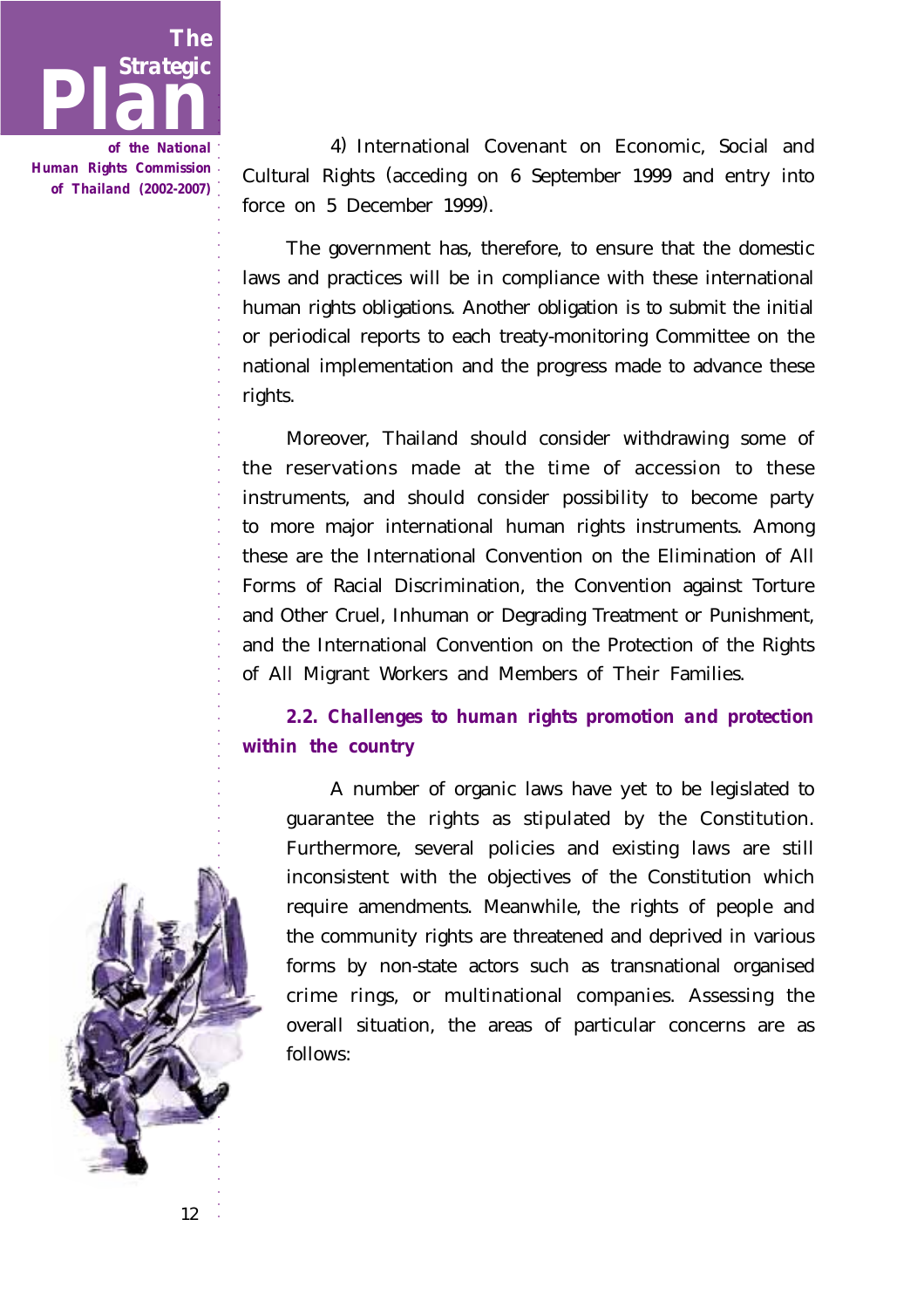

*and Challenges*



#### *1) Children, youth and family*

Overall situations regarding children, youth and their families appear to be improving, particularly in the areas of health care, education, and social awareness. In addition, in our Thai culture and ways of life, the family unit and the sense of community are still relatively strong. However, the economic and social development has recently showed the undesirable impacts that have weakened the family institution, lessened family member's potential in all aspects, including the immunisation for children from social illness. Lately, we have witnessed more reports on various forms of child abuse and exploitation, and the situation gets worse in terms of numbers and seriousness. Among some serious phenomena are also drugs-addicted children and youth, sexually abused and exploited girls and boys, abandoned street children, child labours, refugee children, abused or maltreated children in detention places.

Apart from the protection of children's rights, it is essential that all sectors in the society must be responsible to children and youth in their respective roles. In this light, formal and informal education must be strengthened as it will be a solid and foremost foundation to cultivate a human rights culture within the Thai society.

#### *2) Legal and justice system*

Although the Constitution requires a range of improvement in legal and justice system, there is a felt need to create a human rights culture in the relevant organisations. The areas of concern are the protection of the rights of people who are charged with a penal offence, the administration of juvenile justice, the protection of victims and witnesses of a criminal case, the undue delay in certain quarters of the judicial process, and the treatment of prisoners.

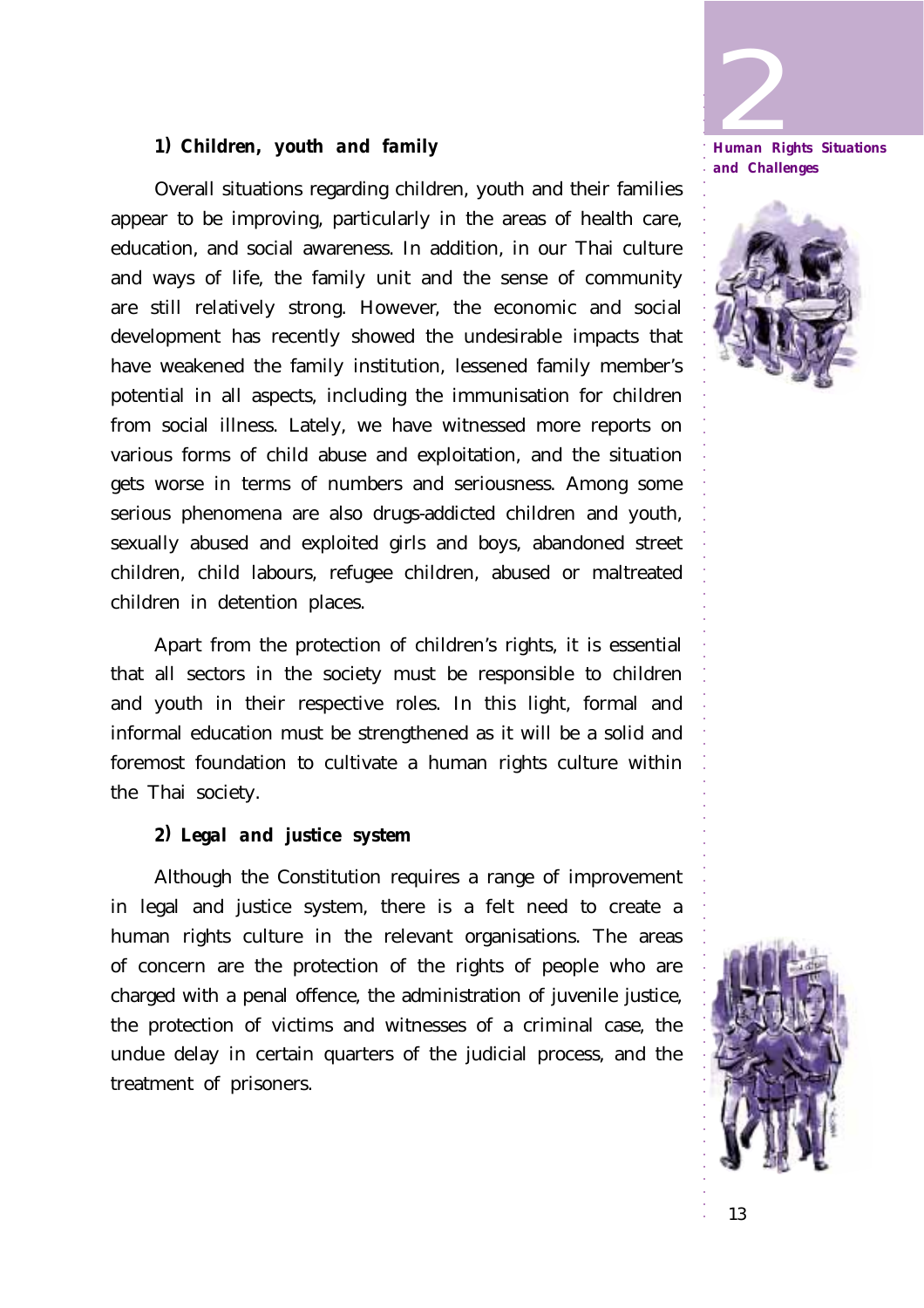

Moreover, a number of legislation, rules and regulations have yet to be amended or adopted to comply with the Constitutional provisions, particularly to guarantee the community rights and the right of the people to participate in the development process, including the management of natural resources and environmental protection. In addition, some organic laws to establish some other "independent organisations" as stipulated by the Constitution, concerning the right of consumers and the environment are yet to be legislated.

#### *3) Social policy*

The Constitution prohibits the acts of discrimination on any grounds. It also provides measures to protect the rights of vulnerable groups such as older persons, children, people with disabilities, to promote gender equality and to prevent domestic violence. Moreover, the Constitution lays down the principles of public policy concerning land reforms, the protection of workers, the freedom of assembly, which result in certain improvement in each respective area.

Unfortunately, human rights violations are still rampant in several ways such as human trafficking. Thailand is a country of origin, transit and destination of transnational trafficking in persons, especially women and children who are then suffered from abuses and exploitation for sexual trade and cheap labour.

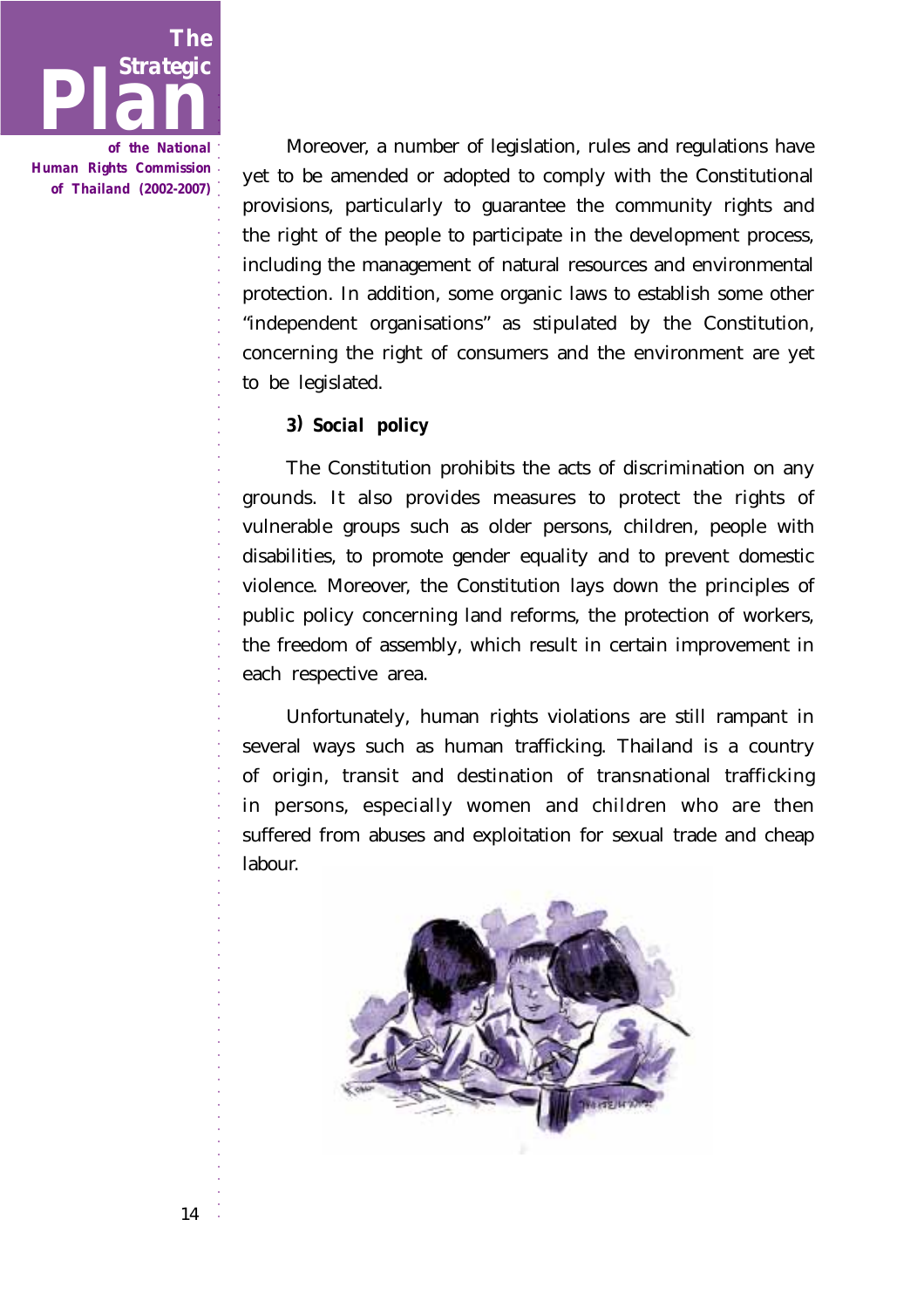In addition, the development with emphasis on industrial production in the market economy results in many negative impacts. Cheap labour is used to induce foreign investment. Income disparity and the inequitable distribution become worse. Under such circumstances, the basic rights of workers, such as the right to form a union, safe working conditions with minimum labour protection guarantee, are also deprived.

Moreover, the vulnerable groups including women are still unable to have an equal opportunity to develop their potential and access to education, including the public welfare. Ethnic groups, particularly the non-citizen ones, have faced discrimination and unfair practices since their rights and dignity are not duly respected.

#### *4) The natural resource base and the community rights*

The Constitution guarantees the community rights with regard to the protection of their traditional knowledge, as well as the right to participate in the management of their natural resources and environment, as well as to benefit in a sustainable way. This is to raise awareness and empower the local communities to protect their natural resources, traditional knowledge and the land. However, Thailand is still facing challenges in this aspect.



2 *Human Rights Situations and Challenges*

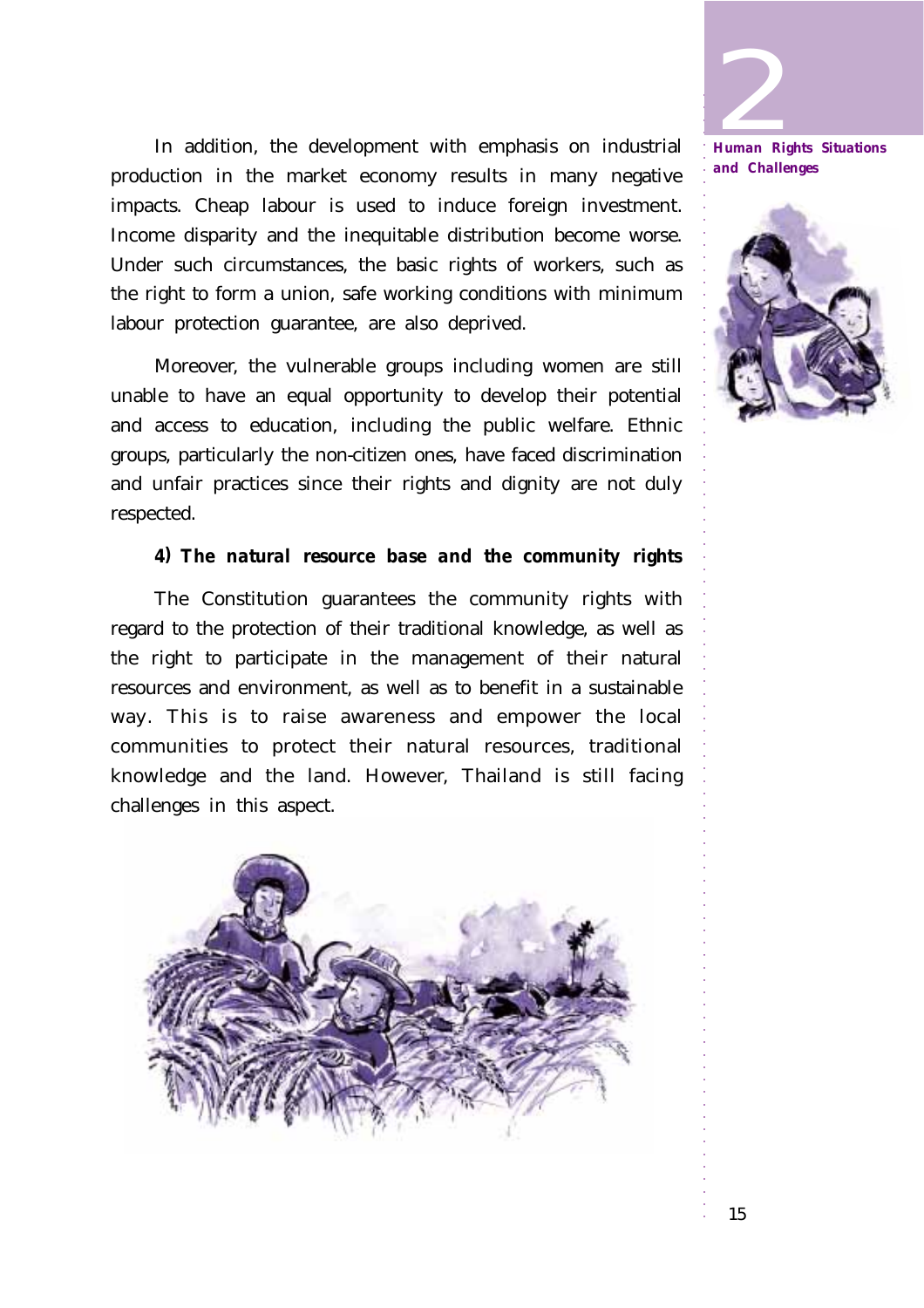

As a result of the adverse impacts of development and globalisation, the shortage of the world's natural resources has added commercial and industrial values of biological diversities and natural resources in the tropical forest region such as Thailand. The threats of multinational companies, business groups to seize and exploit natural resources from local communities and the nation as a whole are worriedly increasing.

Just recently, Thailand has realised the importance of the people-centred approach to development. The right to development is explicitly guaranteed by the Constitution. However, the present development approach is still segregated, failing to accept the poverty as a mistake of the ongoing direction and strategy for development. The government and its agencies do not understand and respect villagers' ways of life, and centralise the policy formation and implementation. The authorities still do not realise the need to have a legislation to guarantee the community rights, failing to respect people's participation in development process at the national, regional, local, and sectional levels. Many projects approved by the government, therefore, affected local communities and caused increasing conflicts among the communities, private investors, and the government.

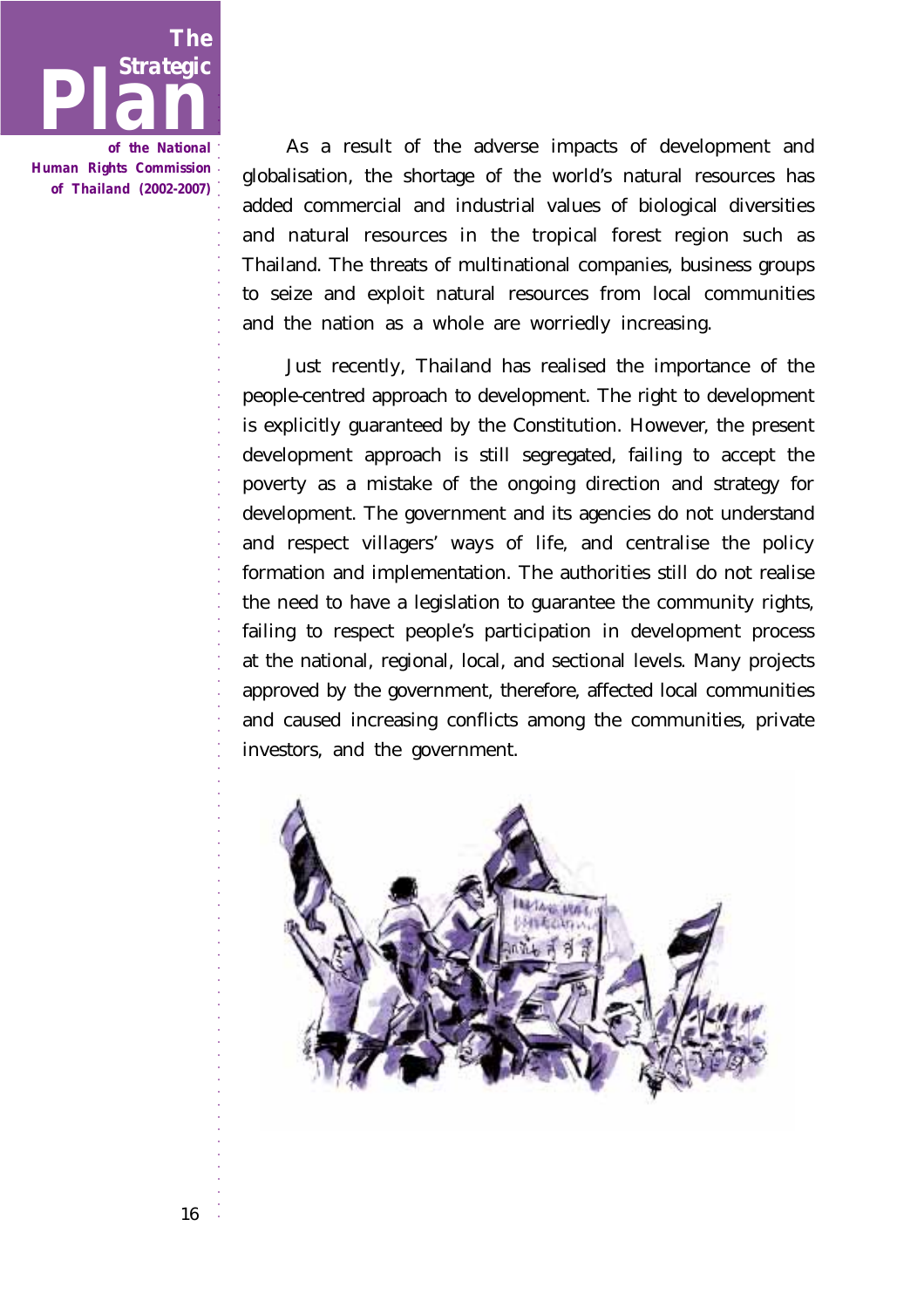# **Vision, Mission and Strategic Framework**

A brainstorming workshop for the NHRC Strategic Plan was organised on 12-13 January 2001. Over one hundred participants were representatives from the human rights NGOs, academic institutions, the Parliament, local communities, mass media, the National Human Rights Commissioners and its Office staff. The Strategic Plan incorporated comments and suggestions from the workshop and was adopted by the NHRC, which contains major elements as follows:

### **1. Our vision**

Our vision is "The NHRC is an institution with a commitment to create a culture of human rights as a way of life in the Thai society, which upholds human dignity, rights and liberties, as well as the social justice".



○○○○○○○○○○○○○○○○○○○○○○○○○○○○○○○○○○○○○○○○○○○○○○○○○○○○○○○○○○○○○○



○○○○○○○○○○○○○○○○○○○○○○○○○○○○○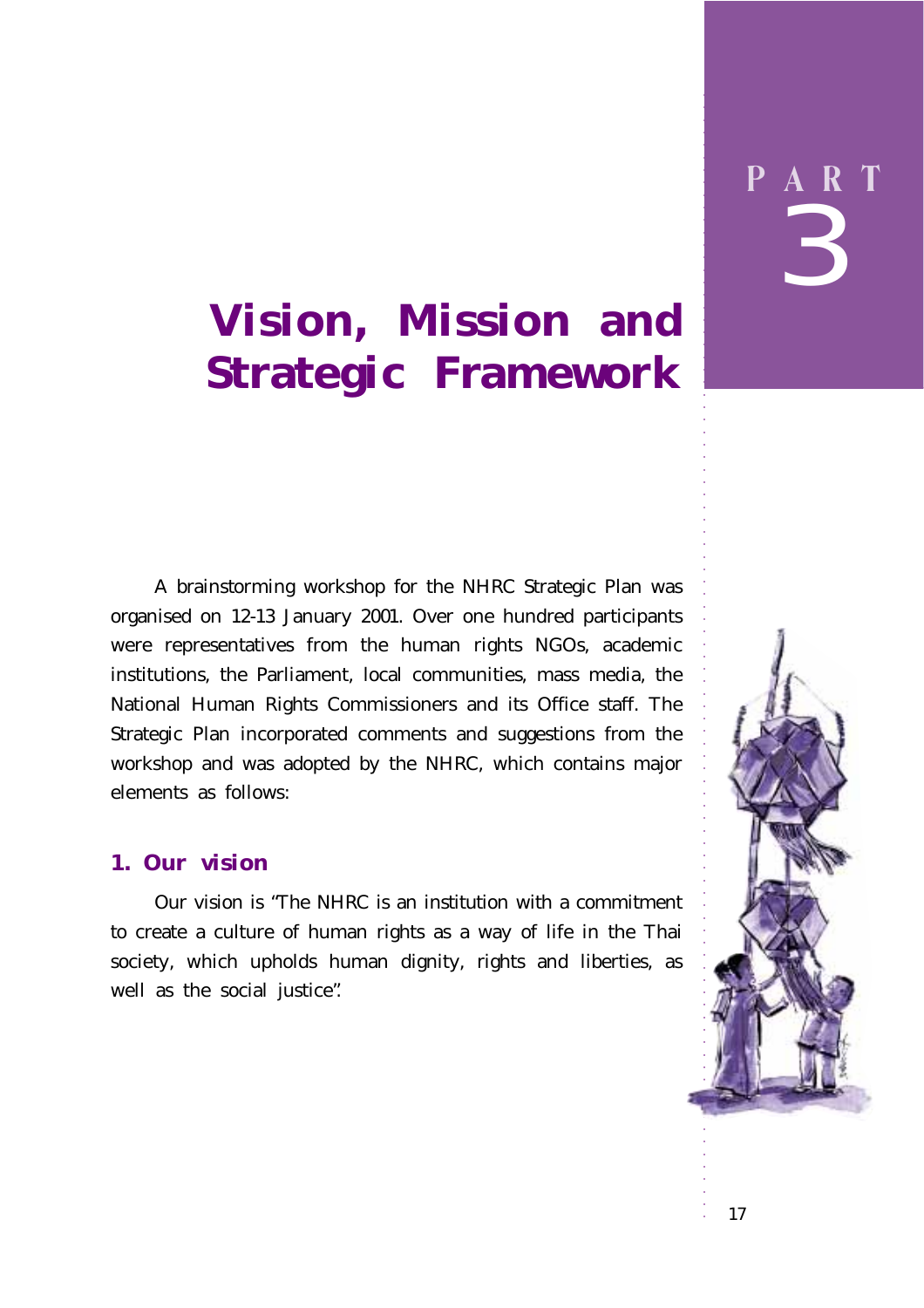



○○○○○○○○○○○○○○○○○○○○○○○○○○○○○

#### **2. Our mission**

The NHRC will strengthen a culture of human rights as way of life in the Thai society where people care for others and participate in the process of human rights development nationally and internationally.

### **3. Our functions**

The NHRC will:

• investigate and report human rights violations, and give recommendations to rectify;

• review any policies and laws which are not in compliance with the Constitution and human rights principles;

● propose policies and laws to promote and protect human rights;

• establish human rights norms and standards in the Thai society;

• campaign for human rights education;

● promote the value of human rights and human dignity;

● strengthen studies and research activities through the social learning process;

• develop human rights indicators with the participation of all partners concerned.

In performing the duties, the NHRC will uphold the principles of public participation, openness, accessibility, transparency, accountability, equality, non-discrimination, freedom from any dominant power and vested interest. The NHRC will focus on pro-active and dynamic activities to keep up with all the changes.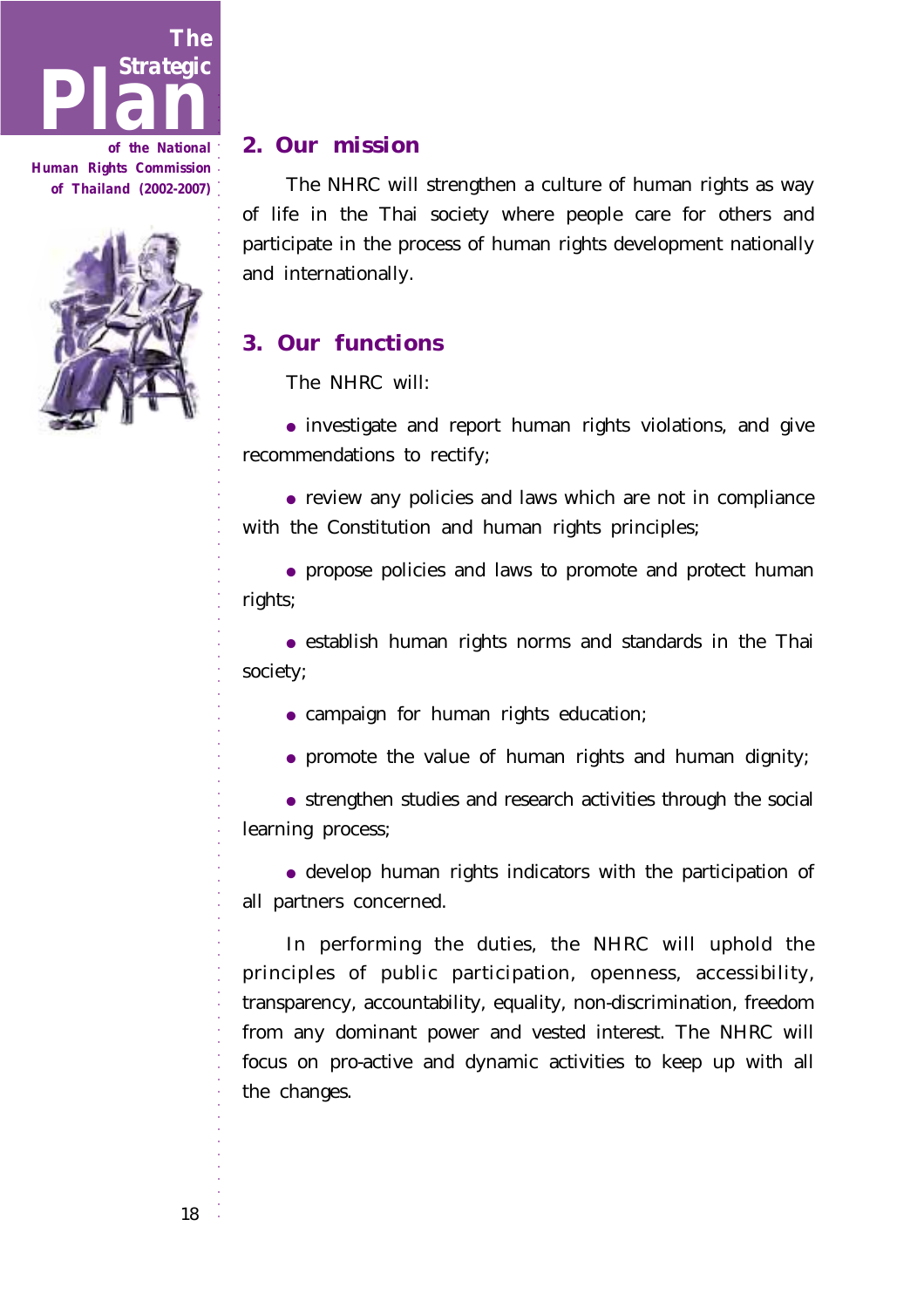

To accomplish the mission and fulfil its functions, 7 target goals are set as follows:

4.1 The NHRC is an institution which earns respect and trust nationally and internationally. The NHRC will:

• achieve such status within 5 years;

• make its work and responsibility known to the public, and enjoy people's support and co-operation in carrying out its functions.

4.2 The NHRC has a pivotal role in creating a culture of human rights as a way of life in the Thai society. The NHRC will:

• set a fine example of an organisation with a culture which respects human rights and human dignity;

• establish a social learning process as a means to raise awareness and conscience of human dignity;

● significantly contributes to a human rights culture in the society where people care for all groups of people.

4.3 The NHRC has a pivotal role in the development of policies, laws and practices which respect human rights. The NHRC will:

● support and promote policies, laws and practices which respect human rights;

● develop a process to monitor policies, laws and practices which may affect human rights;

● support the study of the impacts of the Constitution on human rights development;

● give a priority to advocate for the legislation concerning public hearings and the independent body on environment as required by the Constitution.





○○○○○○○○○○○○○○○○○○○○○○○○○○○○○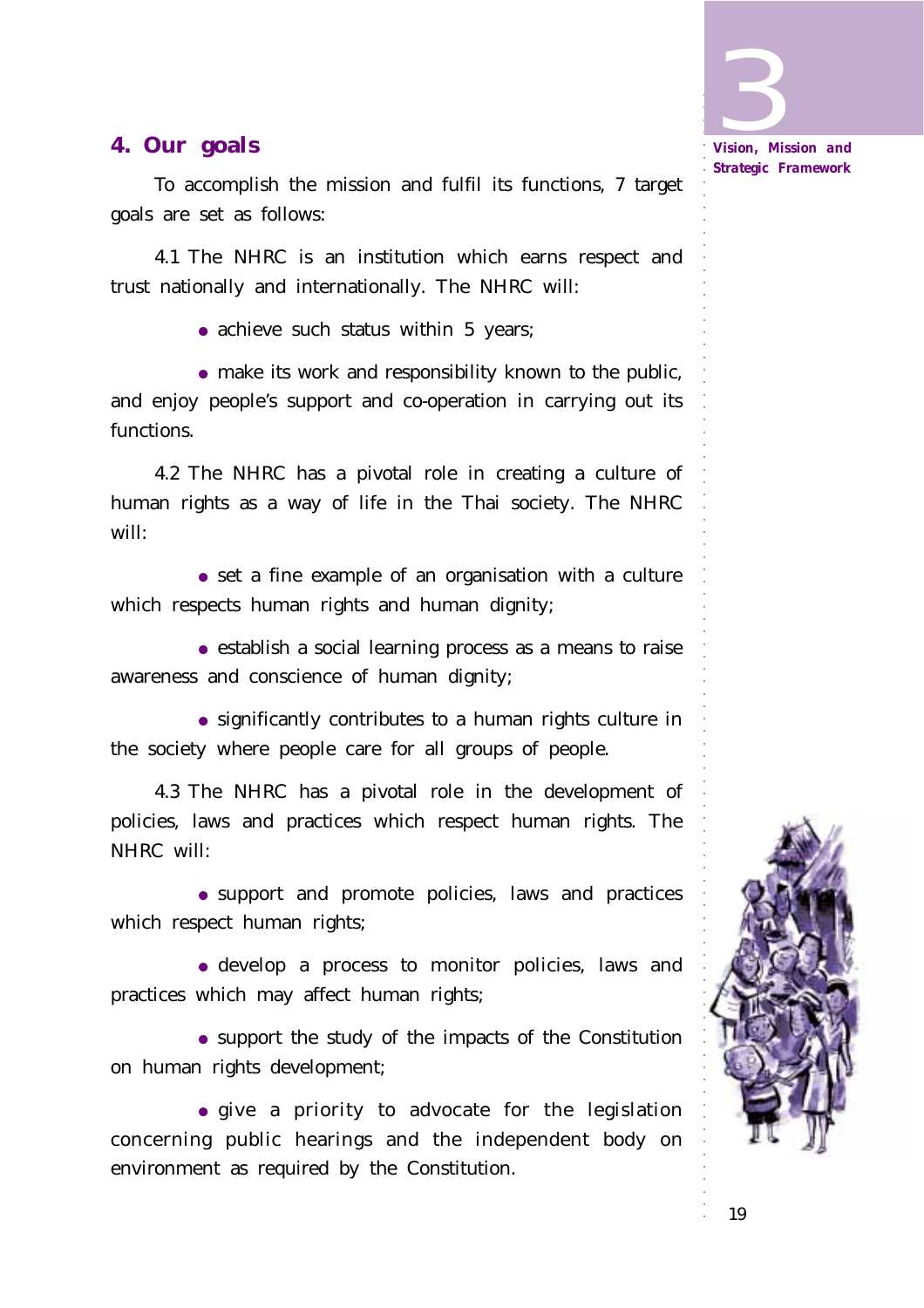

4.4 The NHRC has a pivotal role in strengthening people to protect their rights. The NHRC will:

● support people to organise their own groups for self-development, mutual support and assistance;

• promote and strengthen local civil society groups, the development of their networks to mutually support and to protect their rights as well as the community rights.

4.5 The NHRC has enhanced Thailand's role in the promotion and protection of human rights in the Southeast Asian region. The NHRC will:

• produce the credible annual report on human rights situation and disseminate to the international community;

• play an active role in fostering the co-operation with other regional human rights institutions.

4.6 The NHRC will play a pivotal role in urging responsible authorities to provide a better access to the basic social services and official information for the public. The NHRC will:

• call for the existing health insurance scheme to cover all people equitably;

• call for the provision of free compulsory education for 12 years as stipulated by the Constitution;

• call for the opportunity for the poor and the marginalised nationwide to get access to basic social services;

• call for more official information centres where people in communities can have a better access.

4.7 The NHRC will promote human rights education in the organisations and governmental agencies concerned with the purpose to prevent and lessen human rights violations.

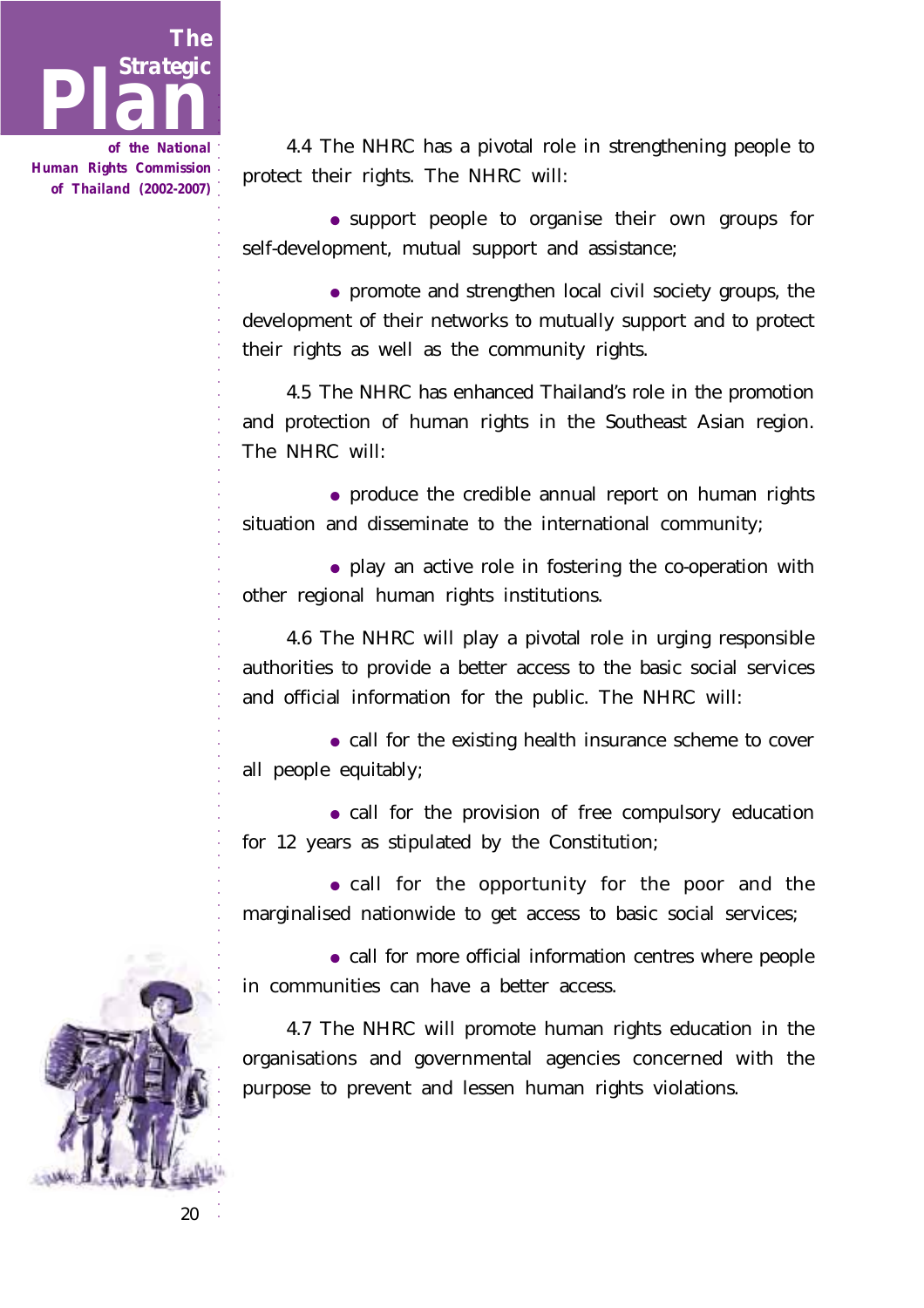# **5. The strategic framework**

To achieve the goals set forth, the NHRC has adopted the strategic framework as follows:

Strategy 1: To strengthen the organisation with emphasis on efficiency, effectiveness and accountability;

Strategy 2: To develop an information system network, relevant knowledge based on action-oriented researches to support the NHRC's functions as well as the public and social mobilisation;

Strategy 3: To push for policy development and law amendments to ensure the respect for human rights;

Strategy 4: To strengthen networks of national and international partners;

Strategy 5: To establish an effective human rights protection mechanism;

Strategy 6: To empower people to exercise and protect their rights as guaranteed by the Constitution;

Strategy 7: To emphasise pro-active and preventive activities;

Strategy 8: To support the social learning process with the purpose to raise public understanding, awareness, and recognition of human rights and human dignity.



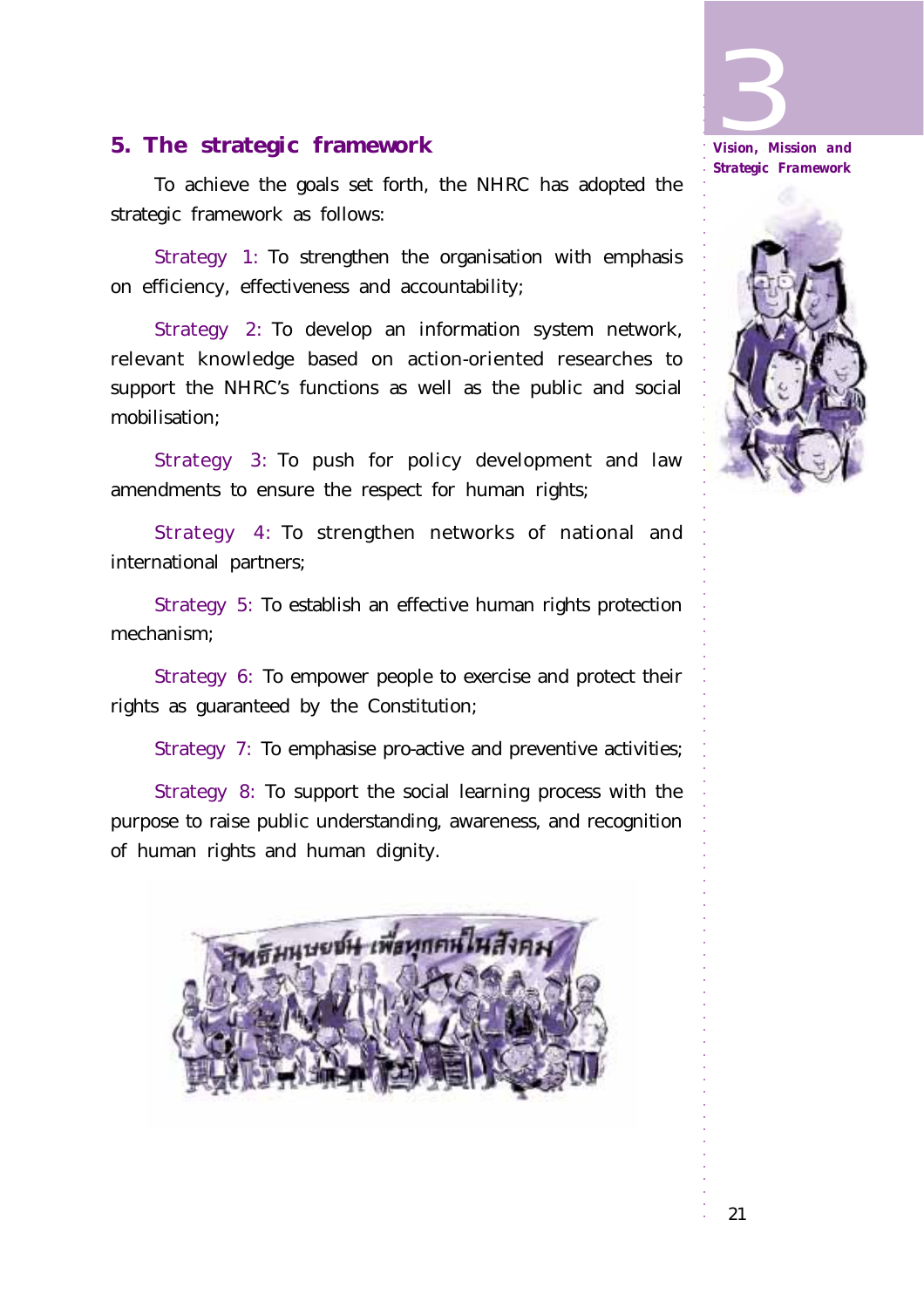

### **6. Five focus areas**

The NHRC has specified 5 focus areas for their work as follows:

- Children, youth and family
- Law and justice system
- Social policy
- Natural resource base and the community rights
- Human rights education

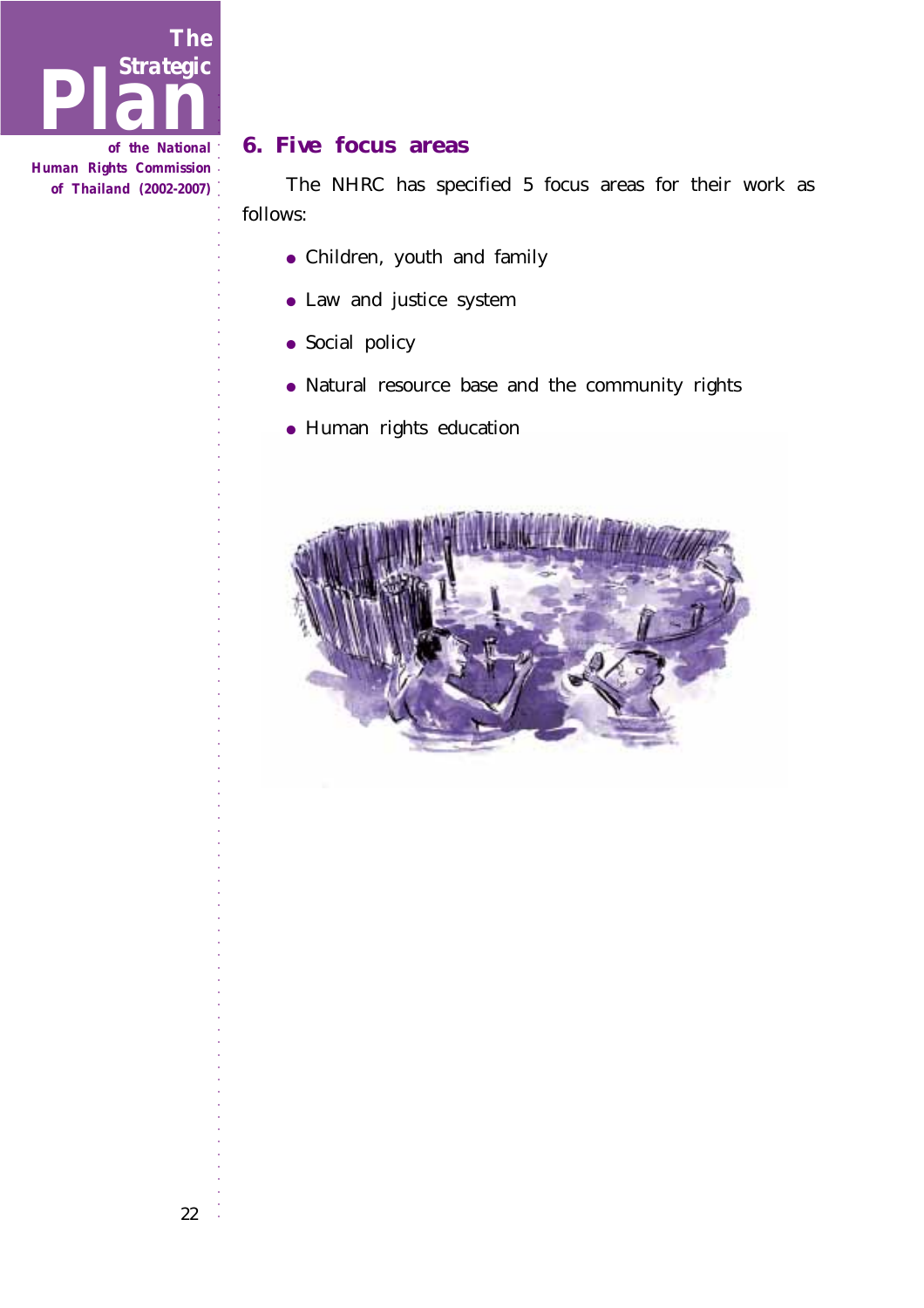○○○○○○○○○○○○○○○○○○○○○○○○○○○○○

# **Strategic Operation**

The NHRC has detailed operations under each strategy as follows:

Strategy 1: To strengthen the organisation with emphasis on efficiency, effectiveness and accountability

● To develop management and administration system including the appropriate workplace to support the NHRC efficiently;

• To develop a working mechanism for an efficient decision making;

● To create a culture which respects human rights and human dignity within the organisation;

● To build up the NHRC's identity that people can correctly identify with its role and responsibility;

• To develop a system with a plan for human resource development, a life-long learning scheme, and a fair performance assessment system to develop the staff's capacity, skills, and positive perception for the work;

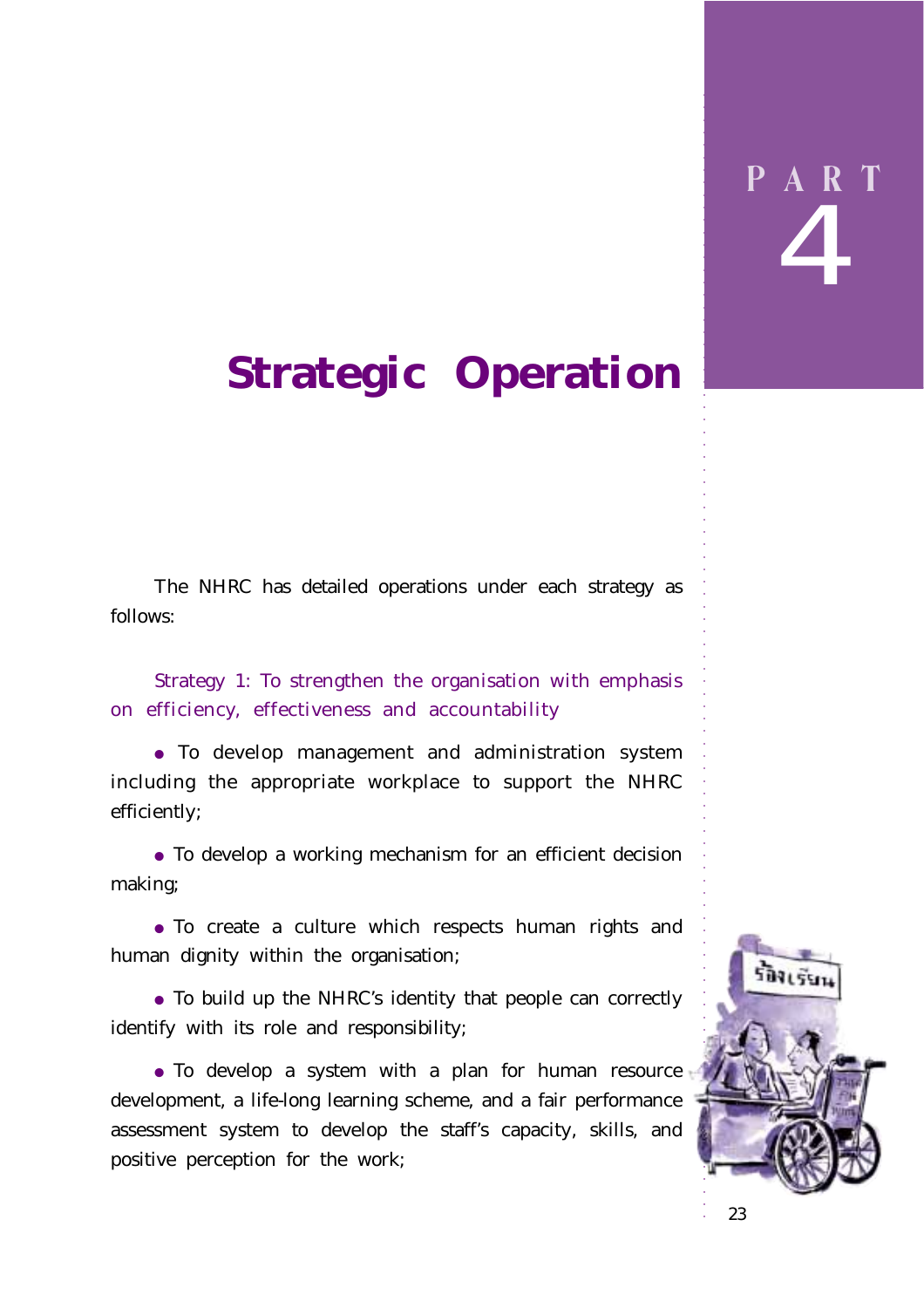

• To develop a system and indicators to monitor and evaluate the overall achievement and performances of each section of the organisation.

Strategy 2: To develop an information system network, relevant knowledge based on action-oriented researches to support the NHRC's functions, as well as the public and social mobilisation

• To establish an information system network with an easy access of the public by developing the organisation's own database, software, hardware including human-ware, and linkages with other sources of information and knowledge domestically and internationally;

● To support studies and researches on the institutional development and human rights which can be applicable to the NHRC's works and local communities.

Strategy 3: To push for policy development and law amendments to ensure the respect for human rights

• To review laws and regulations and give recommendations for amendments where necessary to the Parliament and the Cabinet to ensure that they comply with human rights standards;

• To examine the international human rights treaties to which Thailand should be a party and give recommendations to the government;

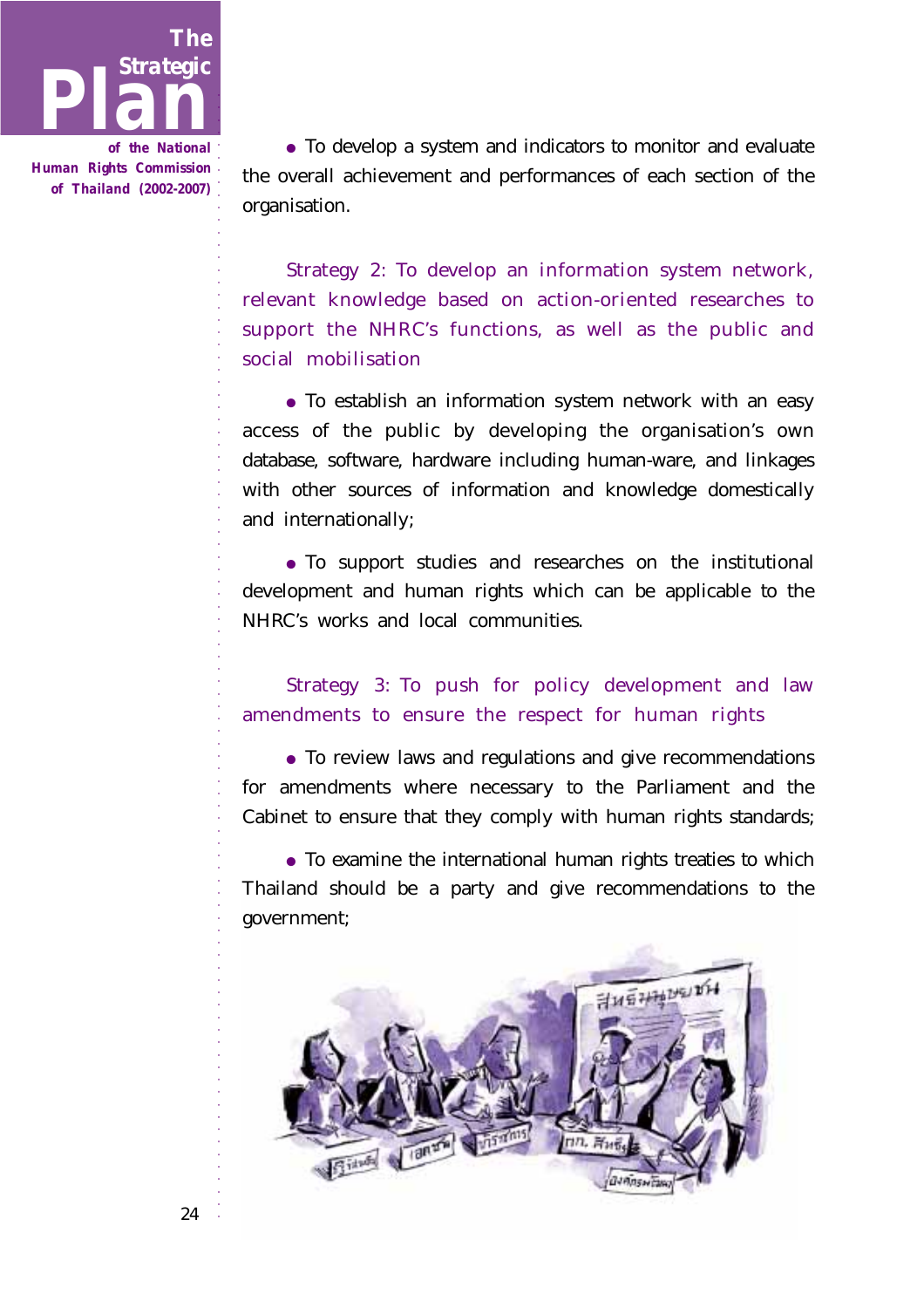



● To support more studies on national policies and laws concerning human rights, including international human rights treaties through the collaboration with educational institutions, government agencies and human rights NGOs;

● To support the exchange of views and experiences concerning the adoption of human rights policies, laws and practices with national and international organisations;

● To offer legal opinions related to human rights to governmental agencies, NGOs and other organisations concerned;

● To develop experts on the analysis of public policy and law, including international human rights standards.

Strategy 4: To strengthen networks of national and international partners

● To strengthen network with governmental agencies and civil society groups within the country by identifying strategic partners based on issues and geographical areas, sharing information and co-ordinating activities. The strategic operation will include collating the information concerning potential partners, designing and developing plan of activities together, capacity-building of key personnel and organisations, establishing efficient communication system, and developing an evaluation mechanism;

● To strengthen network of human rights co-operation at the international level, particularly in the areas of common concern in the Southeast Asian region. Some strategic partners are the Asia-Pacific Forum of National Human Rights Institutions, the Regional Representative of the High Commissioner for Human Rights in Asia-Pacific and other UN agencies, national human rights institutions within the region, including diplomatic representatives based in Thailand. The co-operation will include the exchange of views and experience on human rights promotion and protection, sharing information and expertise, and seeking support in common areas of concern.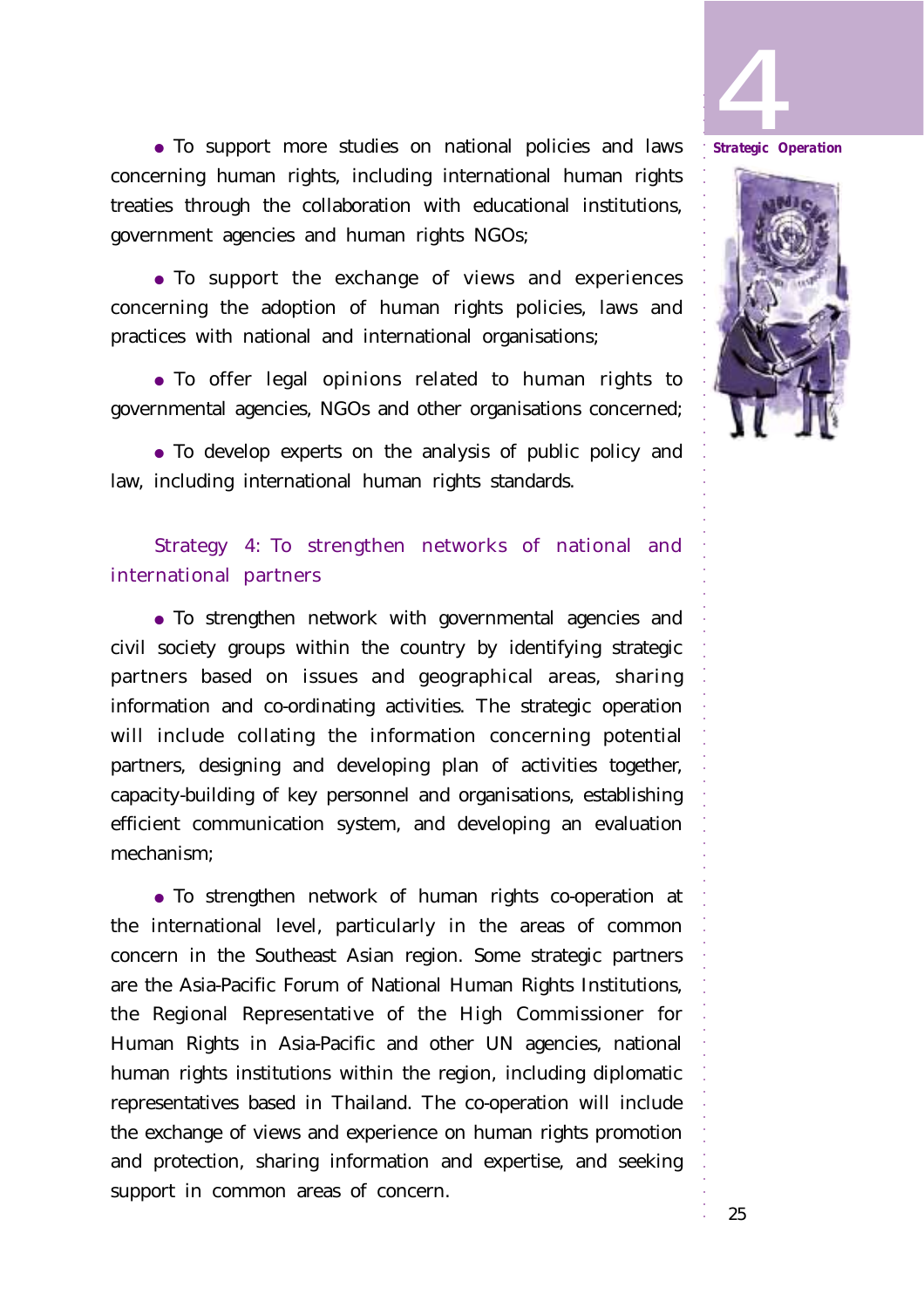

*of the National Human Rights Commission of Thailand (2002-2007)*

## Strategy 5: To establish an effective human rights protection mechanism with public participation

● To develop an effective human rights protection mechanism in the aspects of enquiry, fact-finding, investigating and redressing, by establishing competent Sub-Commissions and Working Groups;

• To develop preventive measures by involving social sectors, particularly in providing reliable and updated information;

● To develop an effective communication system, reducing unnecessary steps in petition and redressing process, establishing hotline, giving better access of people in the remote areas by regular visits;

● To establish the human rights protection network with parties concerned;

• To protect the so-called human rights defenders through co-ordination with domestic and international organisations concerned;

● To co-ordinate with other independent bodies under the Constitution;

• To increase capacity building of the staff in the field of human rights protection.

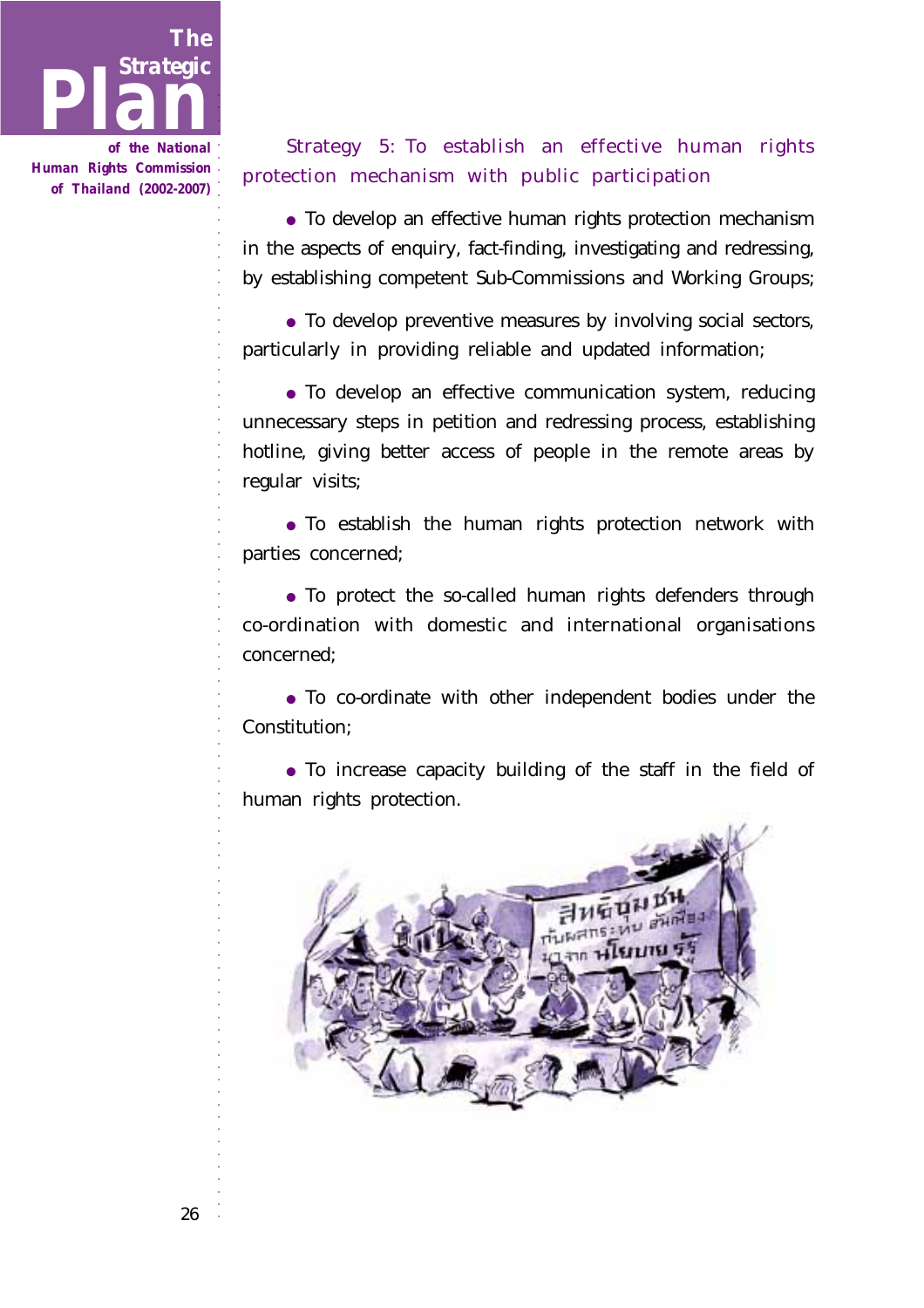○○○○○○○○○○○○○○○○○○○○○○○○○○○○○ 4 *Strategic Operation*

Strategy 6: To empower people to exercise and protect their rights as guaranteed by the Constitution

• To develop measures to empower the vulnerable groups and those who are victims of human rights violations or unfair treatments. The measures include the establishment of funding for medical care and rehabilitation of victims in need, the empowerment scheme for the vulnerable groups, the amendments of unjust policies and laws, and the capacity building of local network;

• To increase an opportunity that people can express their views on their rights by regularly organising the "public forum" in different parts of the country, working closely with mass media, establishing an efficient public relations mechanism, and encouraging people to express their views on public issues.

Strategy 7: To emphasise pro-active and preventive activities

● To collect the information on human rights violations to be addressed in accordance with their priorities;

● To involve knowledgeable and experienced people, as well as relevant network organisations in the pro-active activities;

● To organise an information and communication system to support networking organisations' and people's activities;

● To establish an early warning system to prevent any violation which may occur;

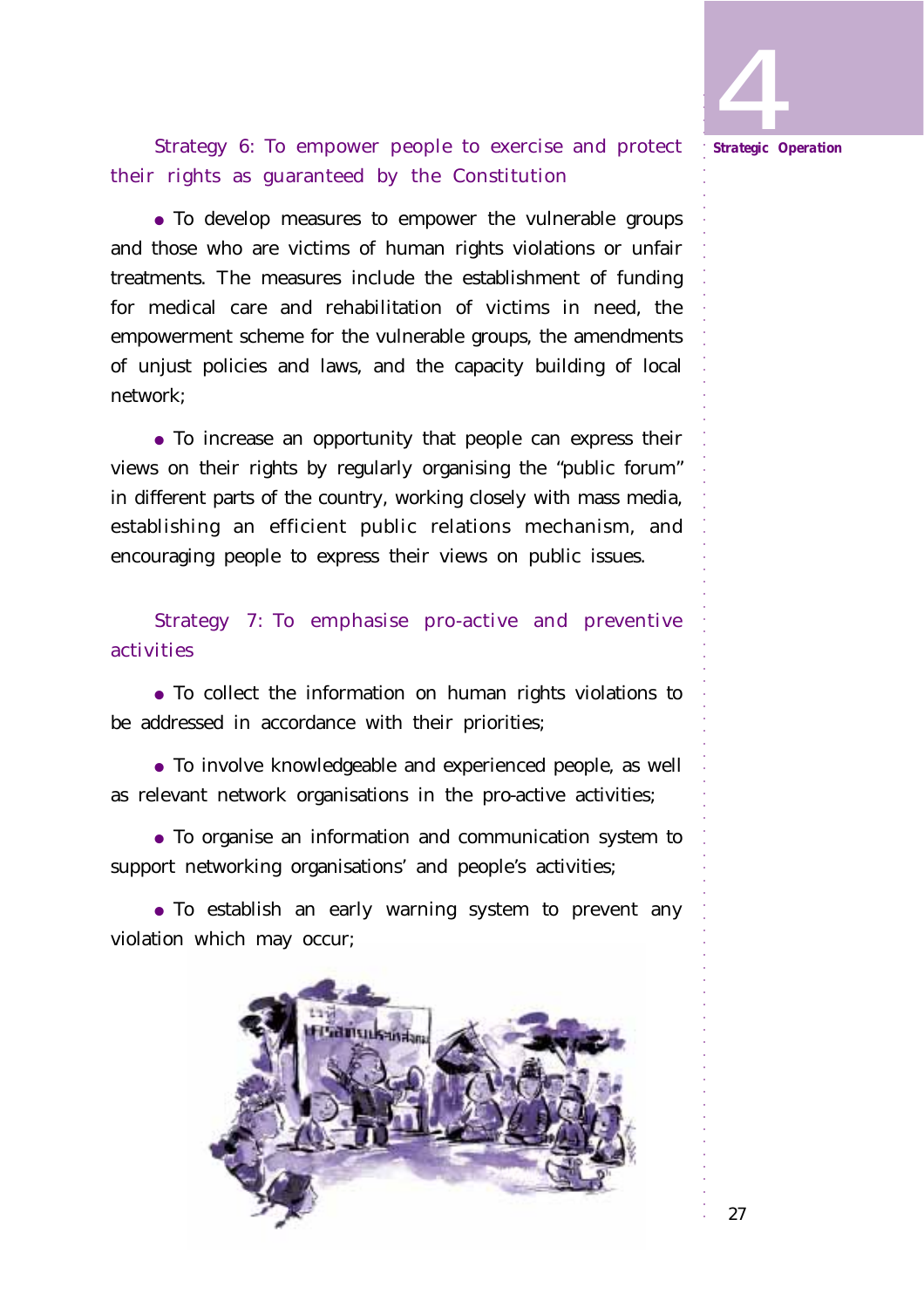

• To study any predictable situation where human rights violation against a community is likely to take place, and to adopt preventive measures;

• To take a clear position concerning the situation where a serious human rights violation occurs;

● To regard the protection of human rights defenders as important to the pro-active activity;

● To organise public hearings on public issues regularly.

Strategy 8: To support the social learning process with the purpose to raise public understanding, awareness, and recognition of human rights and human dignity

● To co-ordinate with educational institutions at all levels to design and develop curriculum for human rights education;

• To develop a social learning process through mass media and activities for various target groups;

● To compile case studies and lessons learnt related to the promotion and protection of human rights and the community rights nationally and internationally, then disseminate to the public and target groups through appropriate media regularly and continuously;

● To regularly evaluate the social learning process which was conducted by the NHRC, including methods and forms used for further development.

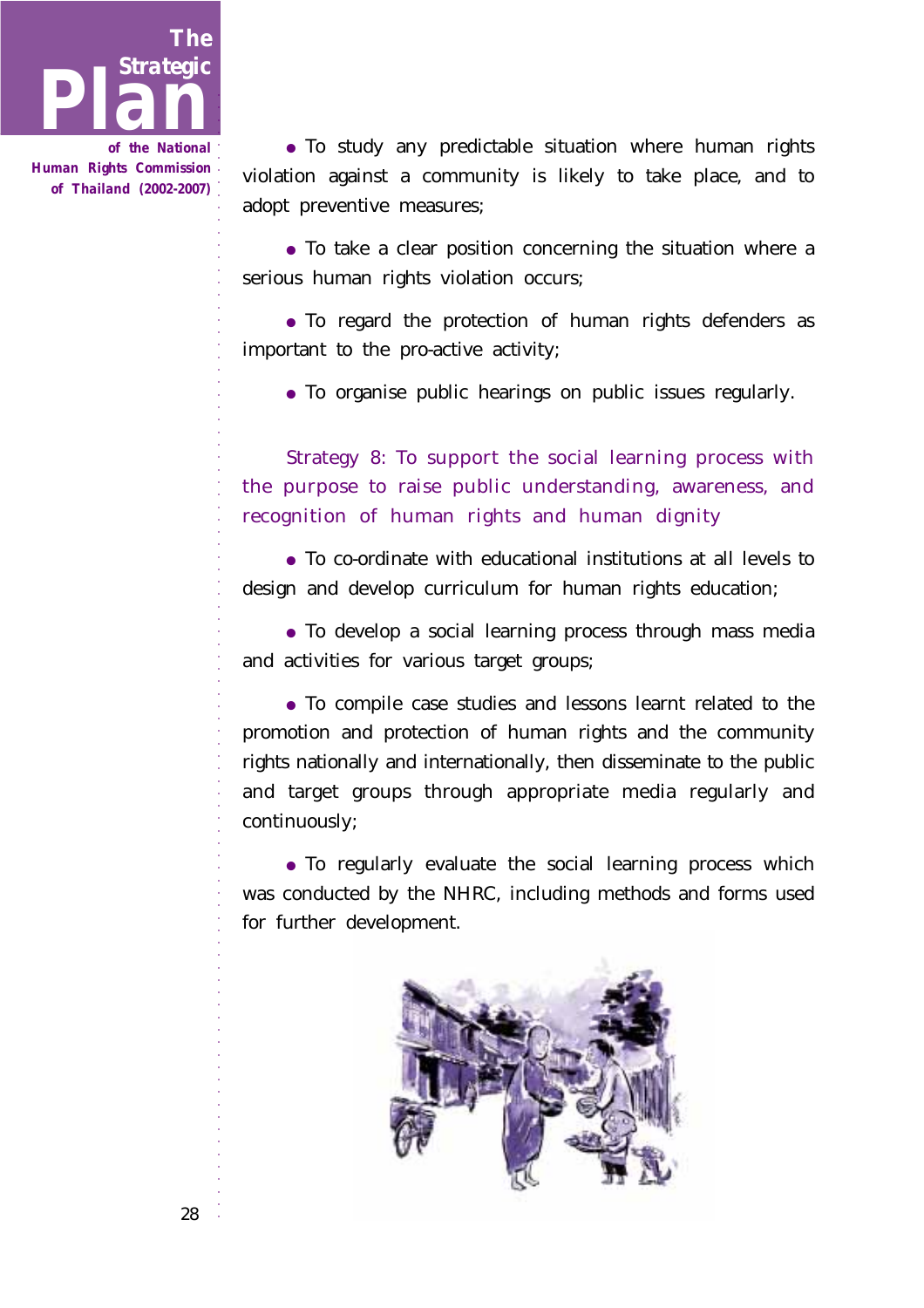# 5 P A R T

○○○○○○○○○○○○○○○○○○○○○○○○○○○○○

# **Translation into Actions**

A major objective of the six-year Strategic Plan (2002-2007) is to reduce cases of human rights violation and to develop a culture of human rights as a way of life in the Thai society. It is well recognised that the implementation of the Plan has to involve actors ranging from individuals to community groups, both at national and international levels. Moreover, the fast-changing political, economic and social factors also play an important role to the success of the Plan. Therefore, it requires an efficient system and management mechanisms to achieve the vision, mission, objectives and goals set forth.

In this light, the following directions and mechanisms are to be implemented to ensure that the Strategic Plan will be translated into actions effectively:

❏ To determine five focus areas which have fundamental impacts on the society and public's interests, which are:

- Children, youth and family
- Law and justice system
- Social policy
- Natural resource base and the community rights
- Human rights education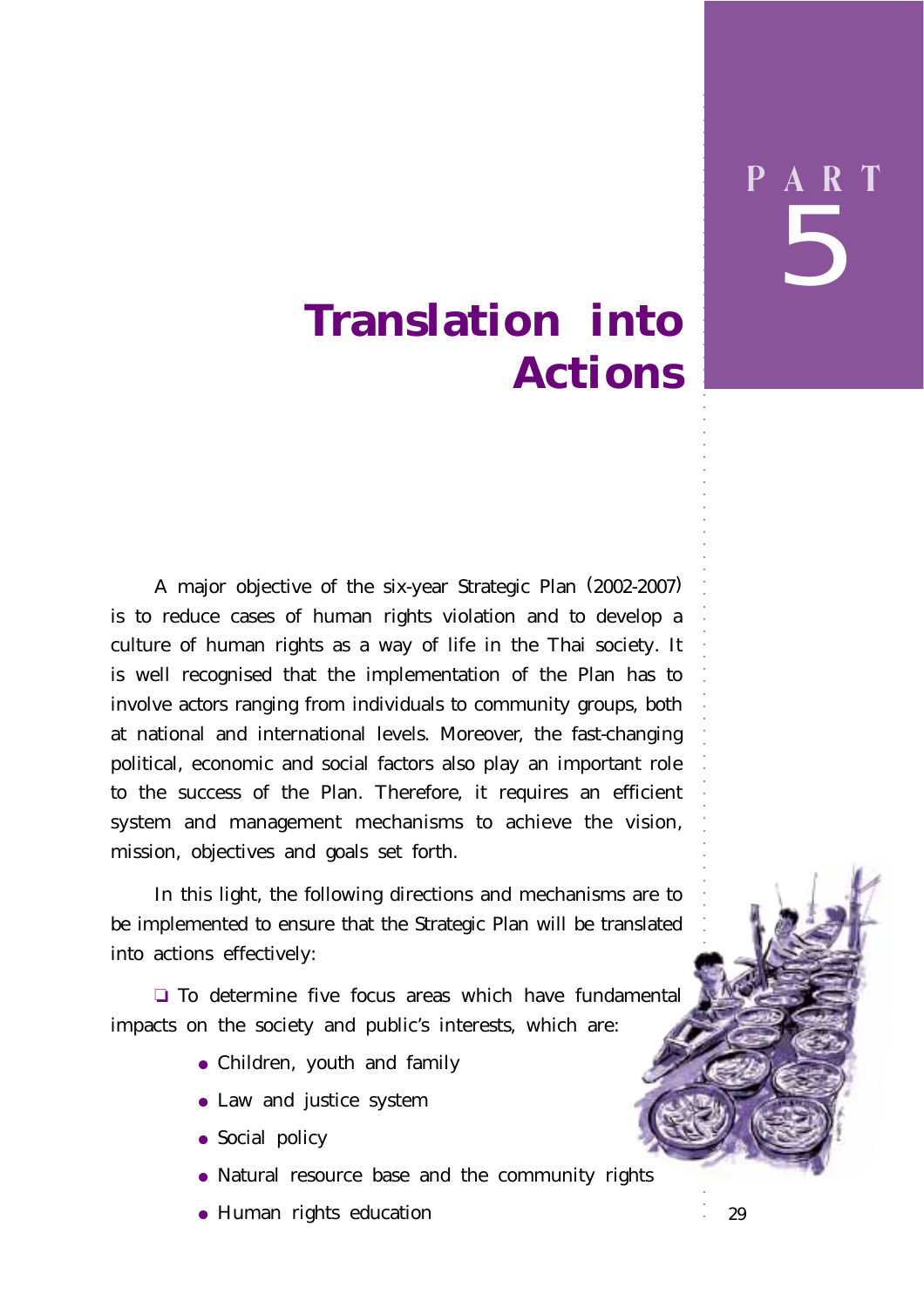

❏ To set goals and indicators to measure the level of achievement in order that the public and all parties concerned can be better informed and understand the situations;

❏ To organise the working mechanisms in forms of Sub-Commissions, Working Groups, and network while seeking co-operation from academics, experts, governmental and non-governmental agencies, both local and international;

❏ To establish an information technology and management system for the implementation, evaluation, and administration;

❏ To develop both internal and external mechanisms to monitor and evaluate performances, including the responses of other organisations concerned such as the Parliament, mass media, civil society organisations, and governmental agencies;

❏ To establish a mechanism to support both institutional researches (such as on the systems of management and budgeting), and action-oriented researches which will contribute to the recommendations for the improvement of policies, laws and practices;

❏ To establish a mechanism to support networking with strategic partners;

❏ To establish a mechanism for organisation and human resource development;



❏ To establish a mechanism to co-ordinate the NHRC's Strategic Plan with other major plans, which include the National Human Rights Policy and Master Plan of Action (2001-2005) and the Ninth National Economic and Social Development Plan  $(2002 - 2006)$ ;

❏ To formulate an Annual Operational Plan in line with the Strategic Plan and the budget received from the government;

❏ To establish a system to evaluate the progress made under the Strategic Plan, and further develop performances based on the findings.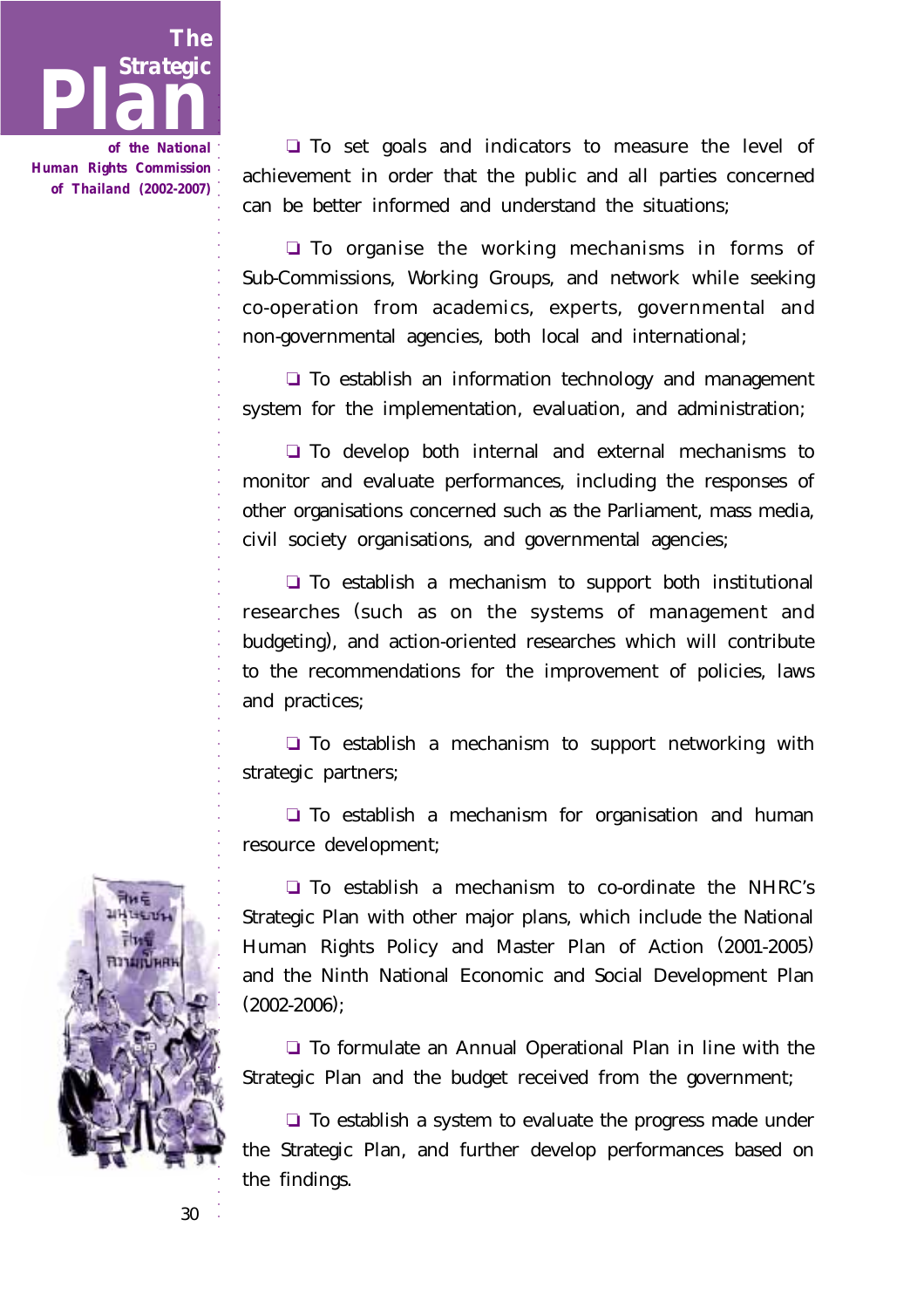**Relation between the Strategic Plan and the National Human Rights Policy and Master Plan of Action**

The United Nations encouraged its members to adopt the National Human Rights Action Plan, identifying vision, mission, and actions to promote and protect human rights in the country. In Thailand, the government adopted the five-year National Human Rights Policy and Master Plan of Action for the period between 2001 and 2005.

The NHRC, which was established on 13 July 2001 as an independent body under the Constitution, drafted its own six-year Strategic Plan for the period between 2002 and 2007, corresponding to the six-year term of office.

However, the relation between the Strategic Plan and the National Human Rights Policy and Master Plan of Action can be identified as follows:



○○○○○○○○○○○○○○○○○○○○○○○○○○○○○

6

P A R T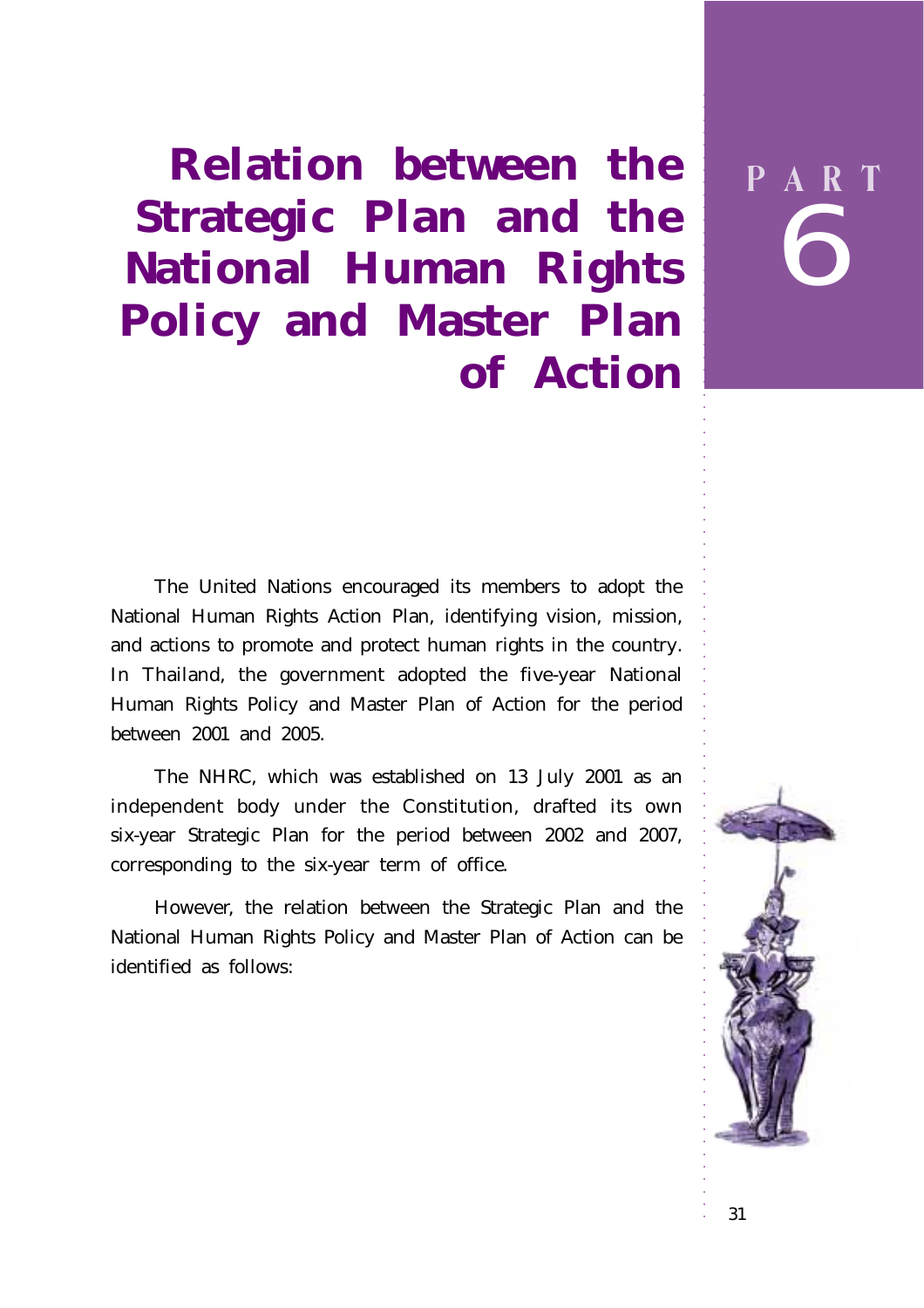



### **1. The formation of the NHRC's Strategic Plan**

As a result of two-day brainstorming workshop which involved over one hundred representatives from various human rights organisations, the NHRC's six-year Strategic Plan (2002-2007) was developed, covering the assessment of human rights situation, the vision, the mission, the NHRC's functions, goals, and five focus areas. The Strategic Plan also spelled out 8 strategies and mechanisms of how to translate the Plan into actions.

## **2. The formation of the National Human Rights Policy and Master Plan of Action (the Master Plan)**

To commemorate the fiftieth anniversary of the Universal Declaration of Human Rights of the United Nations in 1998, the government established a National Committee, which agreed that Thailand should have a National Human Rights Plan. Subsequently, another Committee chaired by Mr. Anand Panyarachun, the former Prime Minister, was appointed with the specific task to draft the Plan.

The drafting process involves the compilation of information concerning domestic laws and regulations related to human rights, and the assessment of national human rights conditions. The draft Plan was scrutinised through public hearings in six major provinces covering different parts of the country, and was subsequently amended. The Cabinet approved the draft as the National Plan on 17 October 2000.

The substances of the Master Plan can be summarised as follows:

#### *2.1 Four fundamental concepts*

In addition to the national and international human rights situations, there are four fundamental concepts which were taken into account when developing the Plan.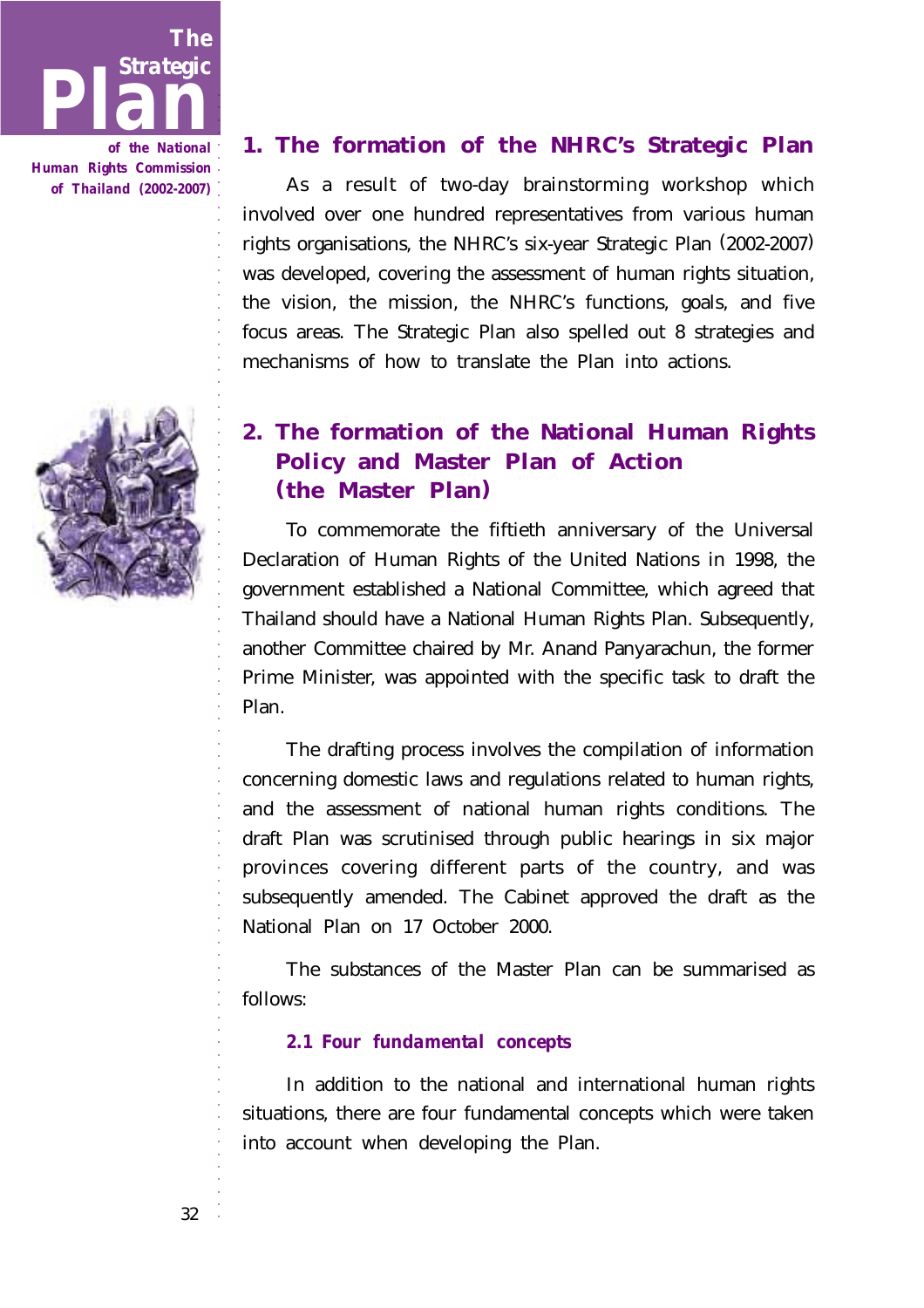**1999**<br>Relation be

○○○○○○○○○○○○○○○○○○○○○○○○○○○○○

1) *Universality:* The Master Plan upheld the principle that human rights are applied equally to all people without distinction as to race, religion, colour, sex, age, language, political or other opinions, social origin, property, birth or other status.

2) *Comprehensiveness:* The Master Plan aimed to cover both aspects of the promotion and the protection of human rights in all areas and target groups as needed to be addressed in the Thai society.

3) *Balance:* The Master Plan aimed to balance rights and responsibilities including morality, ethics and duties as well as the rights of individuals and the community rights.

4) *Practicality:* The Master Plan regarded human rights promotion and protection as the continuous process, where social conditions, culture, values and traditional knowledge of the Thai people had to be considered and developed in parallel.

#### *2.2 Four Visions*

1) The society is a genuinely peace place where people live with care and compassion to each other, respect other people's rights and dignity. In other words, the ultimate goal of the human rights promotion and protection is to create a culture of human rights in the Thai society.



*Relation between the Strategic Plan and the National Human Rights Policy and Master Plan of Action*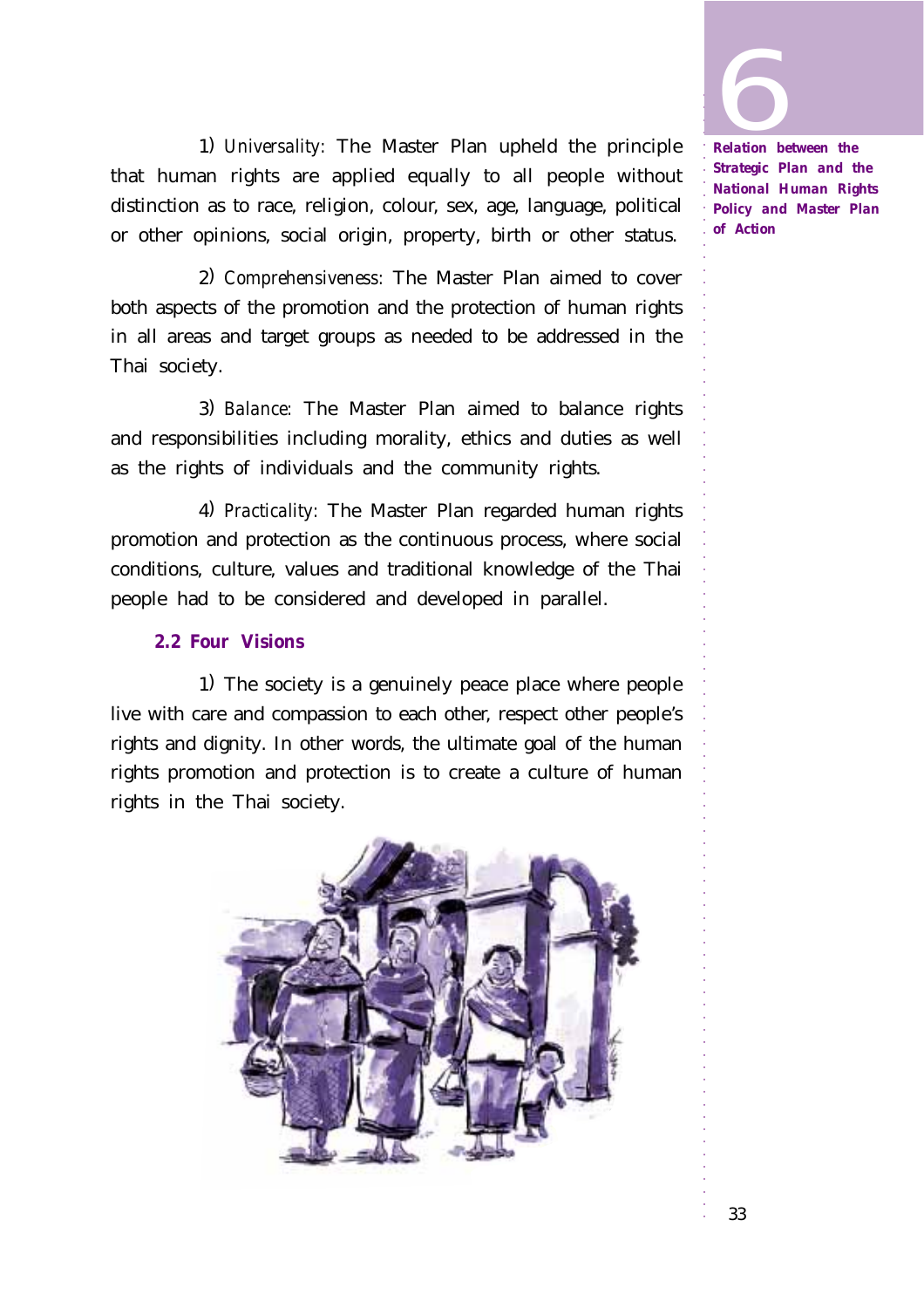

2) The society upholds the Rule of Law, ethical and moral principles. Human rights principles must not be used as conditions for seeking self-interest or harming other people.

3) The society is democratic and provides equal opportunities, equality and justice to all people, particularly the vulnerable groups. All governmental agencies and civil society organisations must also have the good governance.

4) The society has sustainable development in economic, political and social aspects, particularly on its people as they are the most valuable resources of the society.

### *2.3 Nine policy guidelines*

1) To respect the rights as guaranteed by the 1997 Constitution;

2) To streamline human rights in all political, economic and social development;

3) To raise awareness and understanding concerning the importance of human rights along with duties, responsibility, and morality;

4) To promote the concept of universality, indivisibility and interdependence of all human rights;

5) To encourage the fulfilment of obligations under international human rights treaties to which Thailand is a party;

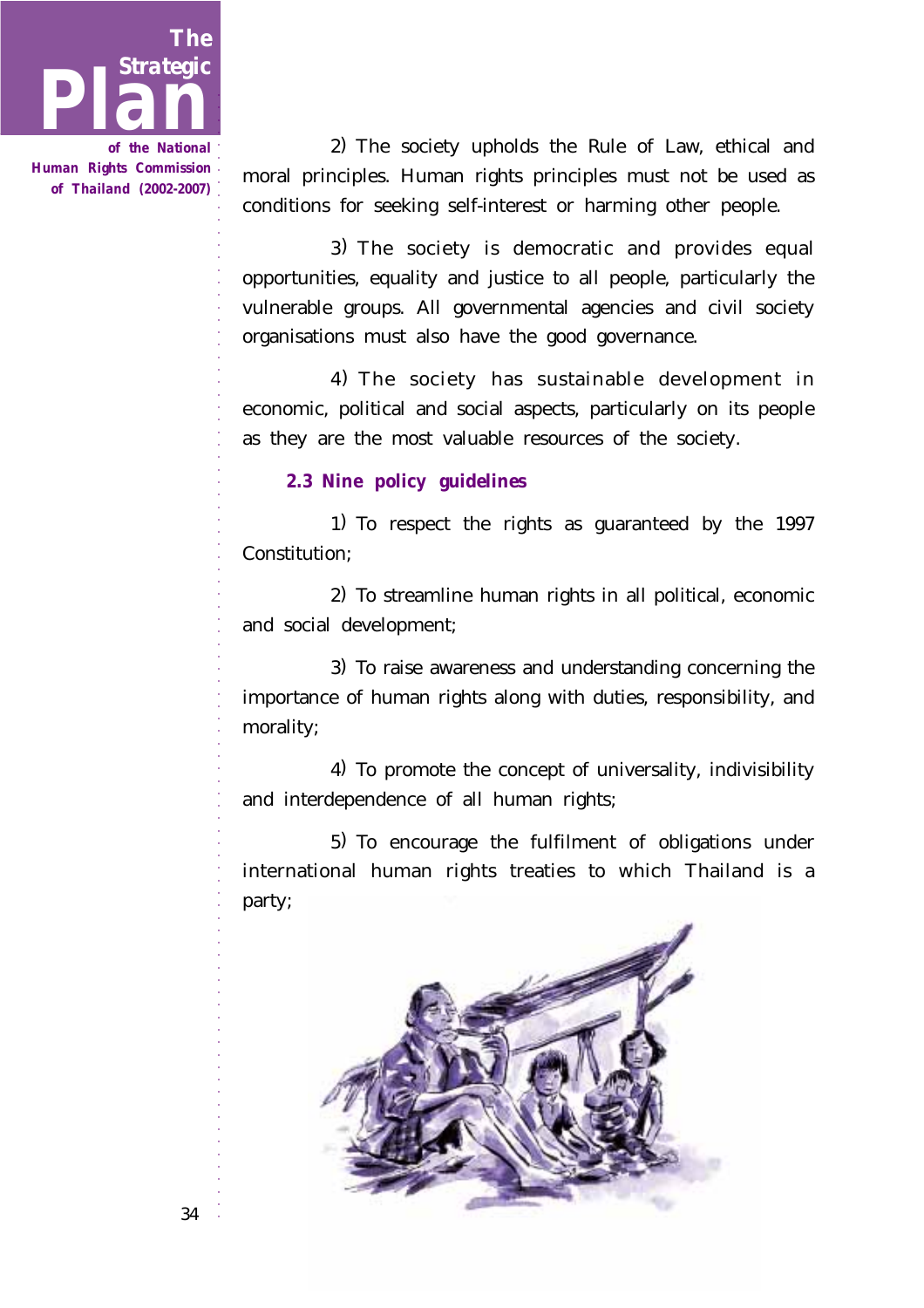**1999**<br>Relation be

○○○○○○○○○○○○○○○○○○○○○○○○○○○○○

6) To strengthen co-operation at all levels in the promotion and protection of human rights;

7) To develop and improve laws and regulations to comply with human rights principles;

8) To strengthen civil society groups and people organisations in order that they can check on the administrative power and safeguard their own rights;

9) To improve governmental mechanisms especially the law enforcement agencies to perform their duties with moral authority.

## **3. Timeframe and key actors in translating the Master Plan into action**

The Master Plan elaborated the Action Plans to promote and protect human rights in 11 areas and of 20 target groups for the period between 2001 and 2005. The Action Plans were designed to be the framework of activities for the government. At the same time, the document is expected to be widely disseminated in order that the public can benefit from the document in developing their human rights work.

The Master Plan also spelled out that the success in safeguarding human rights depends on the participation of every sector in fulfilling its tasks. They are:

*3.1 The State* i.e. the legislative, the administrative and the judicial sectors should be responsible to adopt their respective Action Plan in line with the Master Plan, and to establish mechanisms to evaluate the effective implementation by involving public participation.

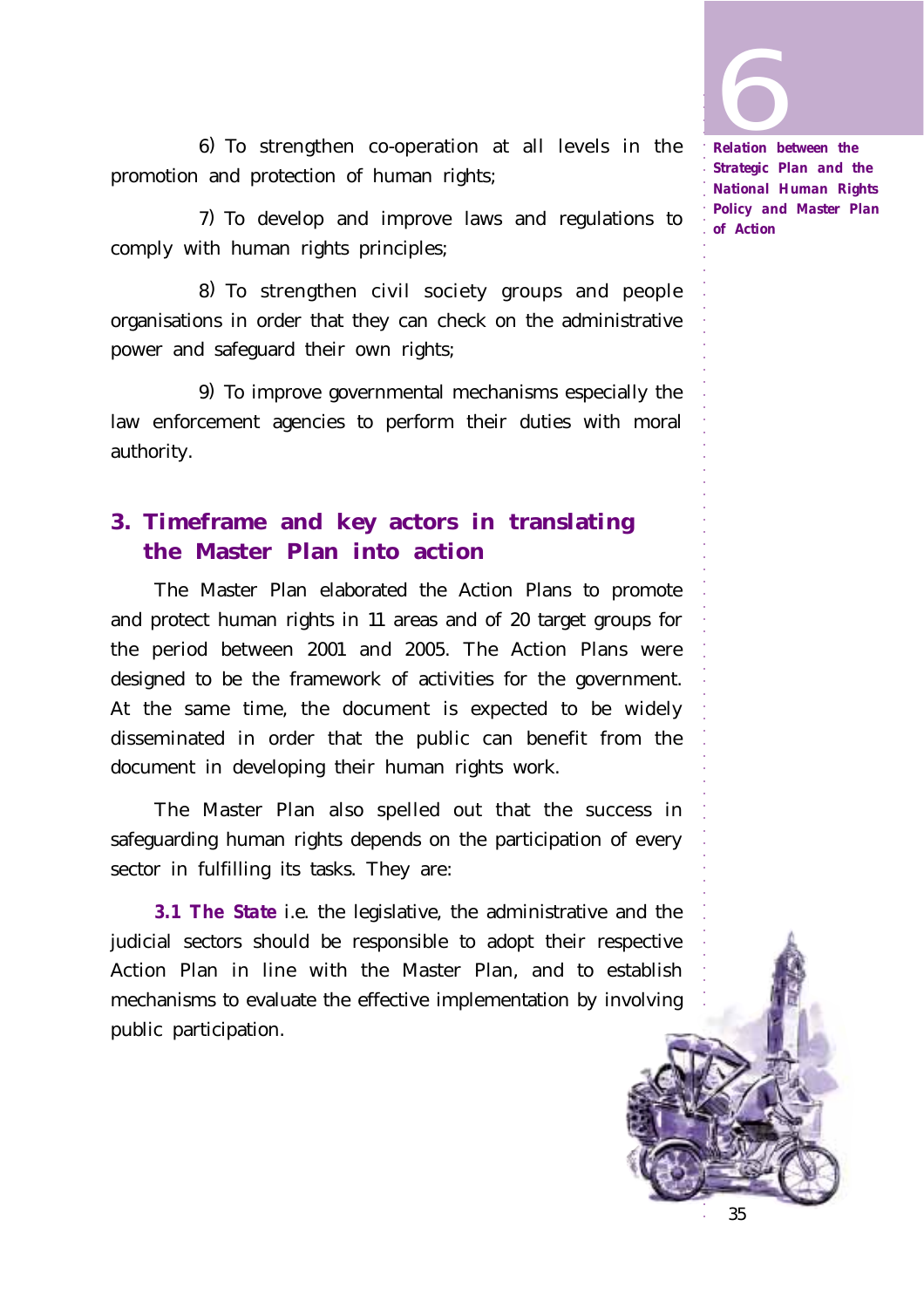

*of the National Human Rights Commission of Thailand (2002-2007)*

*3.2 The private sector* should adopt the Code of Conducts for the business. Each organisation should educate its personnel to be sensitive to human rights, and to conduct its business with transparency and accountability to the public.

*3.3 Civil society organisations* should disseminate knowledge and proper understanding of human rights to people, strengthen networks at all levels to check on the abuse of power by governmental agencies.

*3.4 Mass media* should play an impartial role in the reflection of the majority of people's opinions, particularly on the controversial issues with human rights aspect.

*3.5 Independent bodies* established by the Constitution should check on the state authorities under their respective mandates. They can utilise the Master Plan in performing their tasks, especially the NHRC, to promote and protect human rights as mandated by the Constitution.

*3.6 Academic institutions* should support studies and researches on human rights development nationally and internationally, encourage human rights education at all levels by integrating the issue in their curriculum, and give recommendations to the government concerning the necessary changes to improve human rights protection.

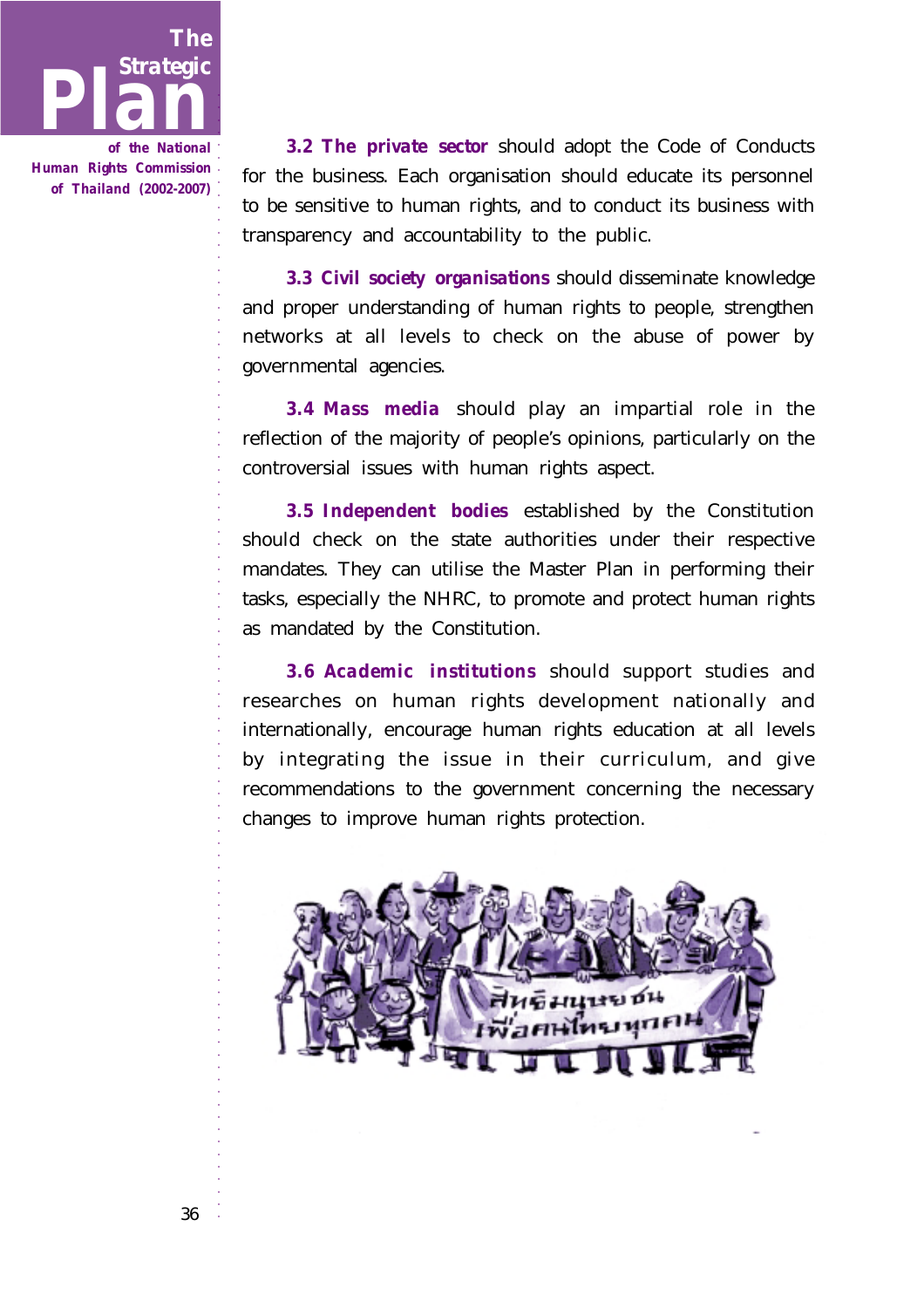○○○○○○○○○○○○○○○○○○○○○○○○○○○○○

*3.7 People* should give importance to the respect for human rights in their own family, community, and local administration organisation. They should apply human rights knowledge for their daily life, establish their local network, check on administrative power, participate in activities and support people who work for human rights.

### **4. Co-ordinating mechanism**

It is necessary to have a co-ordinating mechanism, which should be in form of a Co-ordinating Committee, to ensure that the Master Plan will be implemented by all parties concerned in a coherent manner effectively and seriously. The mandates of the Committee should be as follows:

4.1 To introduce a guideline for co-ordination among governmental agencies, the private sector, civil society and people community groups, including organisations dealing with human rights. The guideline should aim for the co-ordination to implement the Master Plan effectively, particularly to work with the NHRC;

4.2 To scrutinise and approve projects and programmes of works under the Master Plan proposed by all governmental agencies, the private sector, civil society and people community groups, and relevant organisations;



*Relation between the Strategic Plan and the National Human Rights Policy and Master Plan of Action*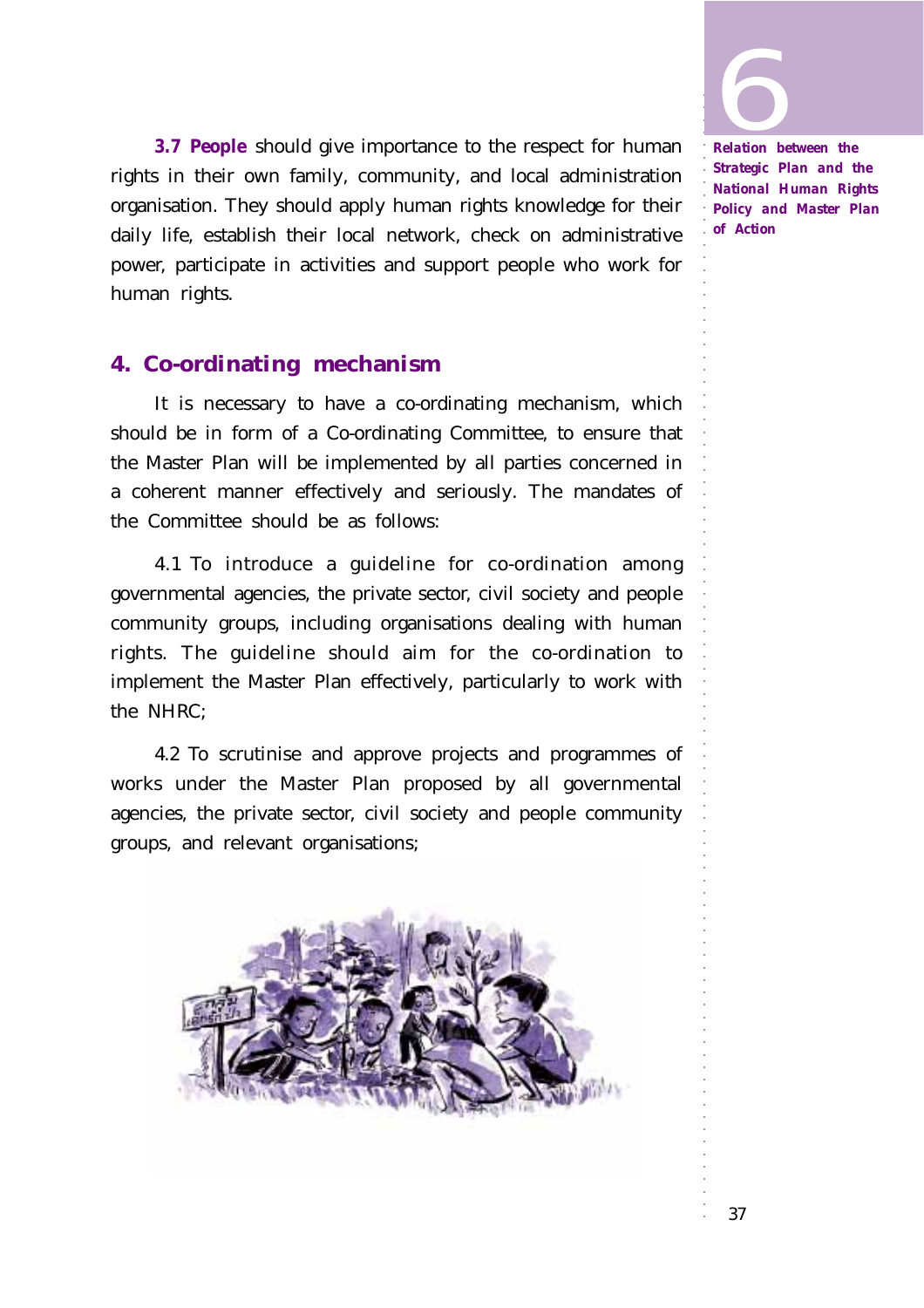

4.3 To widely disseminate information on the Master Plan and report the outcomes of its implementation to the public;

4.4 To strengthen governmental agencies to effectively implement the Master Plan;

4.5 To support and establish human rights networks and co-operation with all social sectors;

4.6 To monitor and evaluate the implementation of the Master Plan, and report the outcomes to the Cabinet and the public.

Unfortunately, the Co-ordinating Committee is yet to be appointed which results in the delay of the implementation of the Master Plan.

## **5. Relation between the NHRC's Strategic Plan and the Master Plan**

When the Cabinet approved the draft Master Plan in October 2000, the Secretariat of the Cabinet had a note to the NHRC informing that the Master Plan covered as many as 31 Action Plans, which required a large sum of budget with different timeframe and many responsible agencies for implementation. Therefore, to implement the Master Plan with efficiency and in a co-ordinating and systematic manner, all responsible organisations of each Action Plan were requested to consider details of activities in each respective Action Plan and report to the Cabinet. In this connection, the Secretariat of the Cabinet was appointed a focal point for co-ordination and monitoring.

In developing the NHRC's Strategic Plan, the contents of the Master Plan were taken into account, especially the part of human rights conditions in Thailand which was analysed and synthesised by experts in various fields. In addition, some goals under the Ninth National Economic and Social Development (NESD) Plan were also considered in order that the implementation of the NHRC's Strategic Plan will support the other two major national plans.

38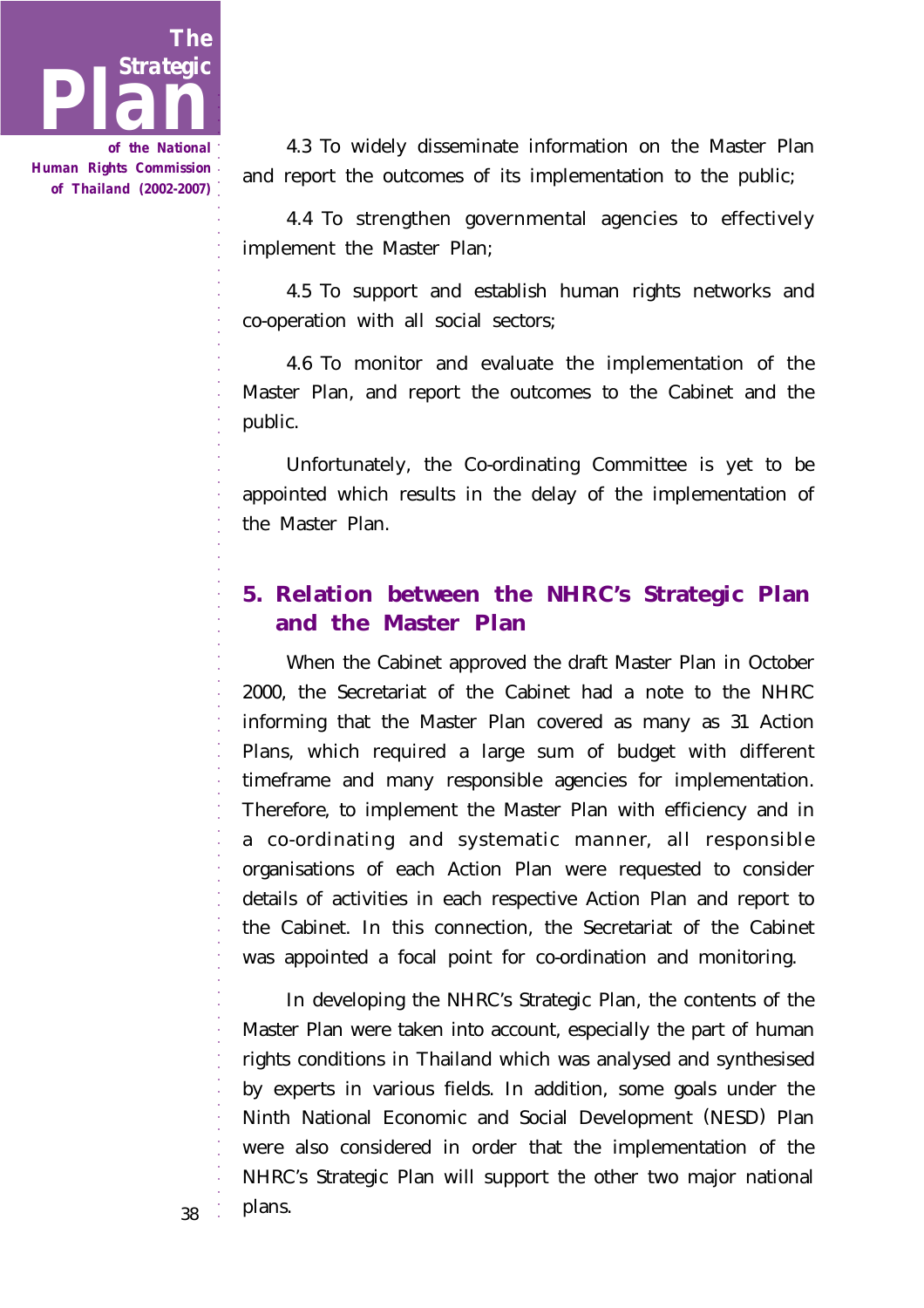

In this light, the NHRC considered that the Master Plan was drafted for the implementation by administrative agencies while the Strategic Plan was formulated by the NHRC which is an independent body under the Constitution. Nevertheless, the two Plans mutually support and give complimentarity to each other. Therefore, the NHRC should render its co-operation where appropriate, while monitor and push for the translation of the Master Plan into actions by all responsible agencies.

At the same time, the NHRC Strategic Plan must be separately carried out and also requires the co-operation of all sectors to achieve all the goals as set forth.



*Strategic Plan and the National Human Rights Policy and Master Plan of Action*